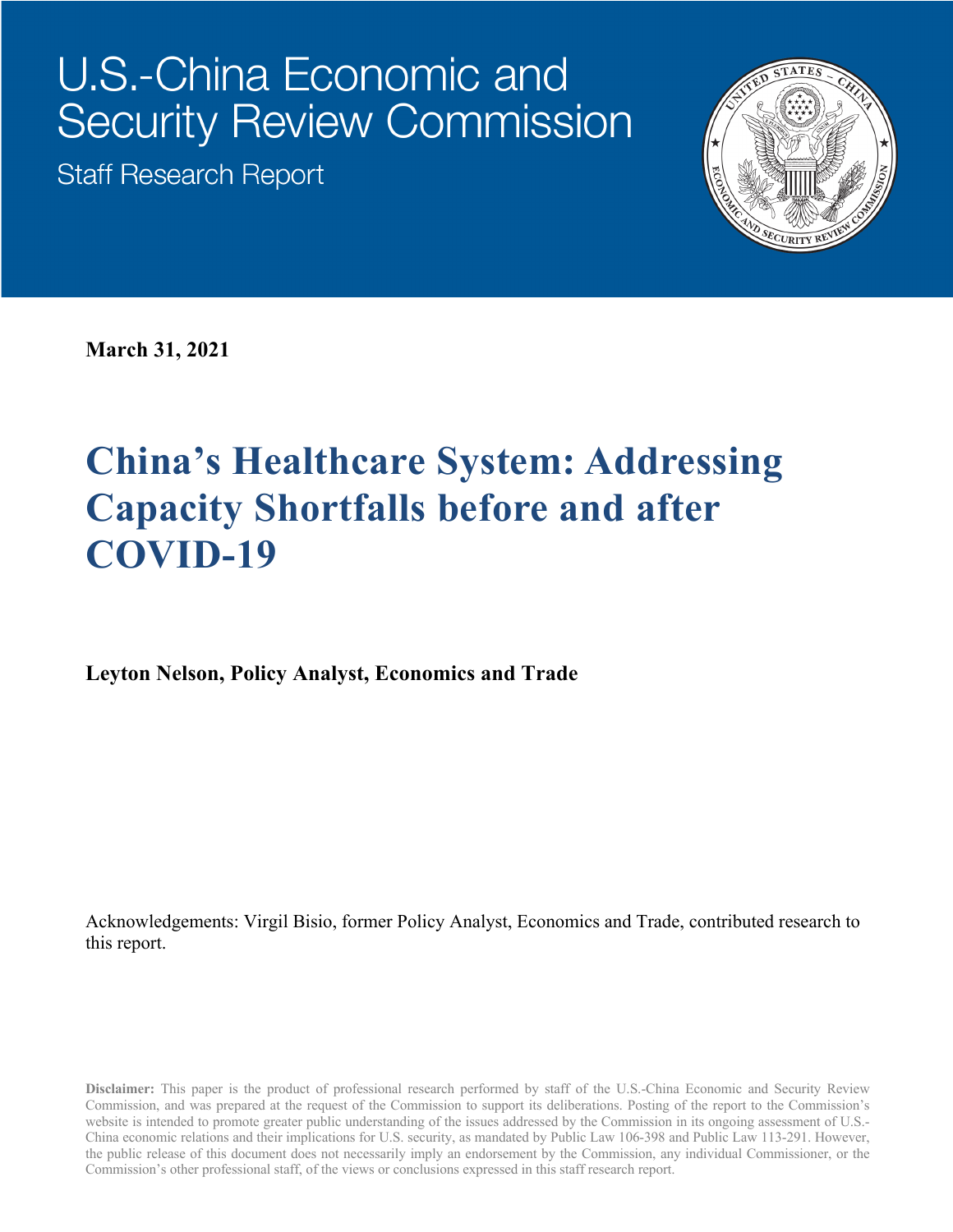## **Table of Contents**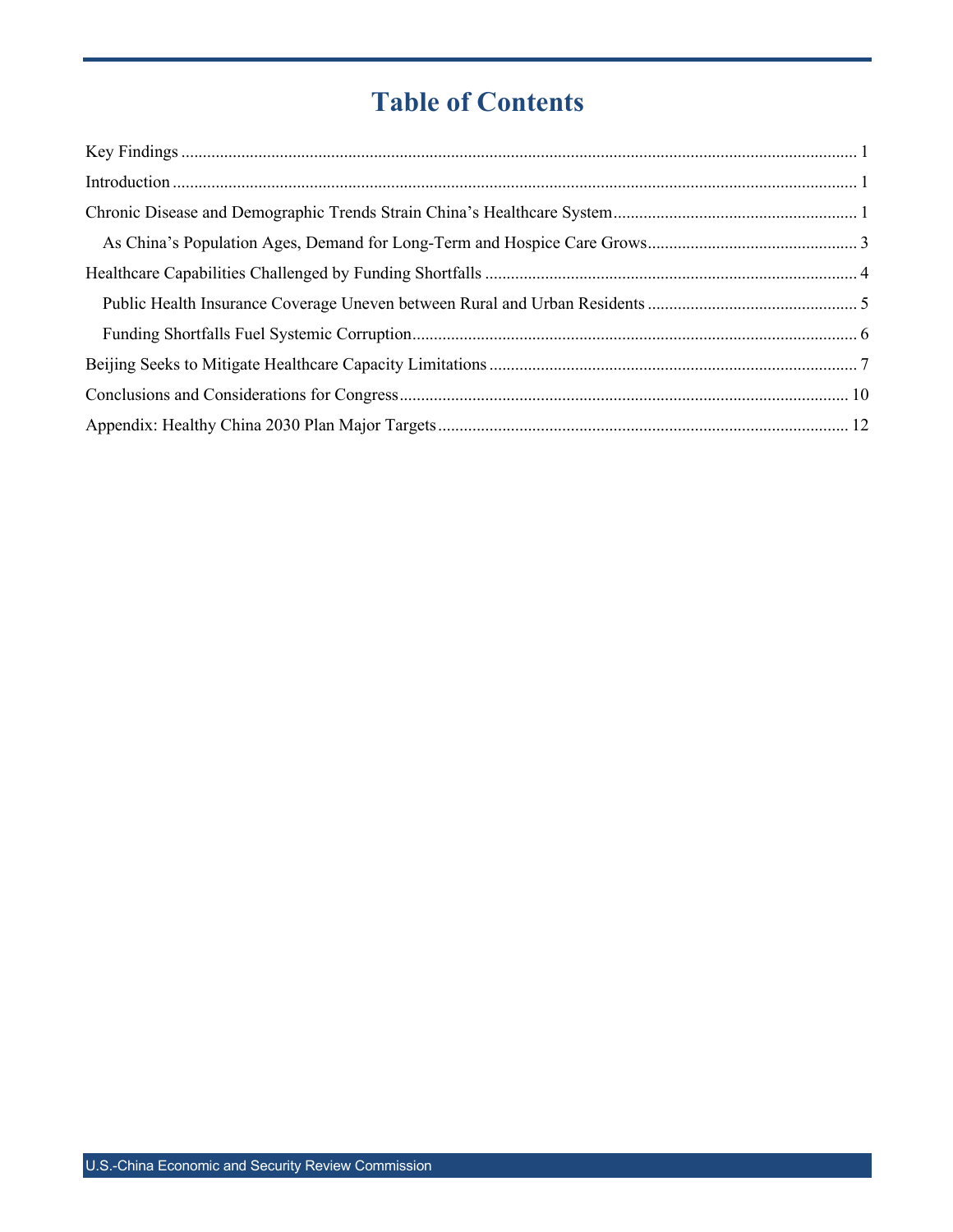### **Key Findings**

- The novel coronavirus (COVID-19) pandemic has brought unprecedented attention to challenges in China's medical system. While healthcare in China has made considerable strides in the past decade, it remains illequipped to deal with the country's aging population and rising incidence of chronic disease.
- China's healthcare system is overly reliant on urban hospitals to provide even basic healthcare services. Hospitals account for just 3.5 percent of medical institutions in China, but they handle 45 percent of all outpatient visits.
- Per capita healthcare spending in China is increasing, but it remains low compared with other major economies largely due to underfunding by the Chinese government. Budget shortfalls in China's healthcare institutions are a major cause of widespread corruption in China's medical system.
- Chinese policymakers have prioritized the improvement of healthcare outcomes, most notably in the Healthy China 2030 Plan released in 2016. In line with the goals articulated in this plan, the Chinese government has sought to increase the capacity of its healthcare system through a variety of measures, including merging primary care facilities with hospitals and increasing the number of general practitioners in the country.
- As part of its broader efforts to gain soft power, the Chinese government has promoted traditional Chinese medicine (TCM) both domestically and abroad, despite a lack of evidence showing the efficacy of many TCM treatments. In the past several years, international organizations have begun incorporating TCM into medical standards amid China's push for greater recognition of TCM.

### **Introduction**

The Chinese Communist Party (CCP) views the delivery of high-quality healthcare as an important aspect of its own political legitimacy. While China's government has made significant improvements to healthcare in the past decade, the healthcare system has not kept pace with many of the changing needs of China's population. As life expectancy has increased in China, so too has the burden of chronic diseases and the need for long-term and hospice care—problems the healthcare system remains underequipped to address. These problems are compounded by persistent budget shortfalls in many of China's healthcare institutions that contribute to a widespread corruption problem. Aware of the potential for these challenges to undermine political stability in China, Chinese policymakers have prioritized reform of the healthcare system.

This report reviews challenges in China's domestic healthcare system and examines the efforts of China's policymakers to address these challenges. It also examines Chinese policymakers' attempts to promote TCM both domestically and internationally. The report draws on the Commission's May 2020 hearing on "China's Evolving Healthcare Ecosystem: Challenges and Opportunities" and open source research. It expands on topics explored in Chapter 2, Section 3 of the Commission's 2020 Annual Report, "U.S.-China Links in Healthcare and Biotechnology."

### **Chronic Disease and Demographic Trends Strain China's Healthcare System**

Over the past decade, China has made significant progress in reducing the burden of diseases and risks related to maternal, neonatal, and communicable conditions. For example, China's infant mortality rate fell from 13.1 per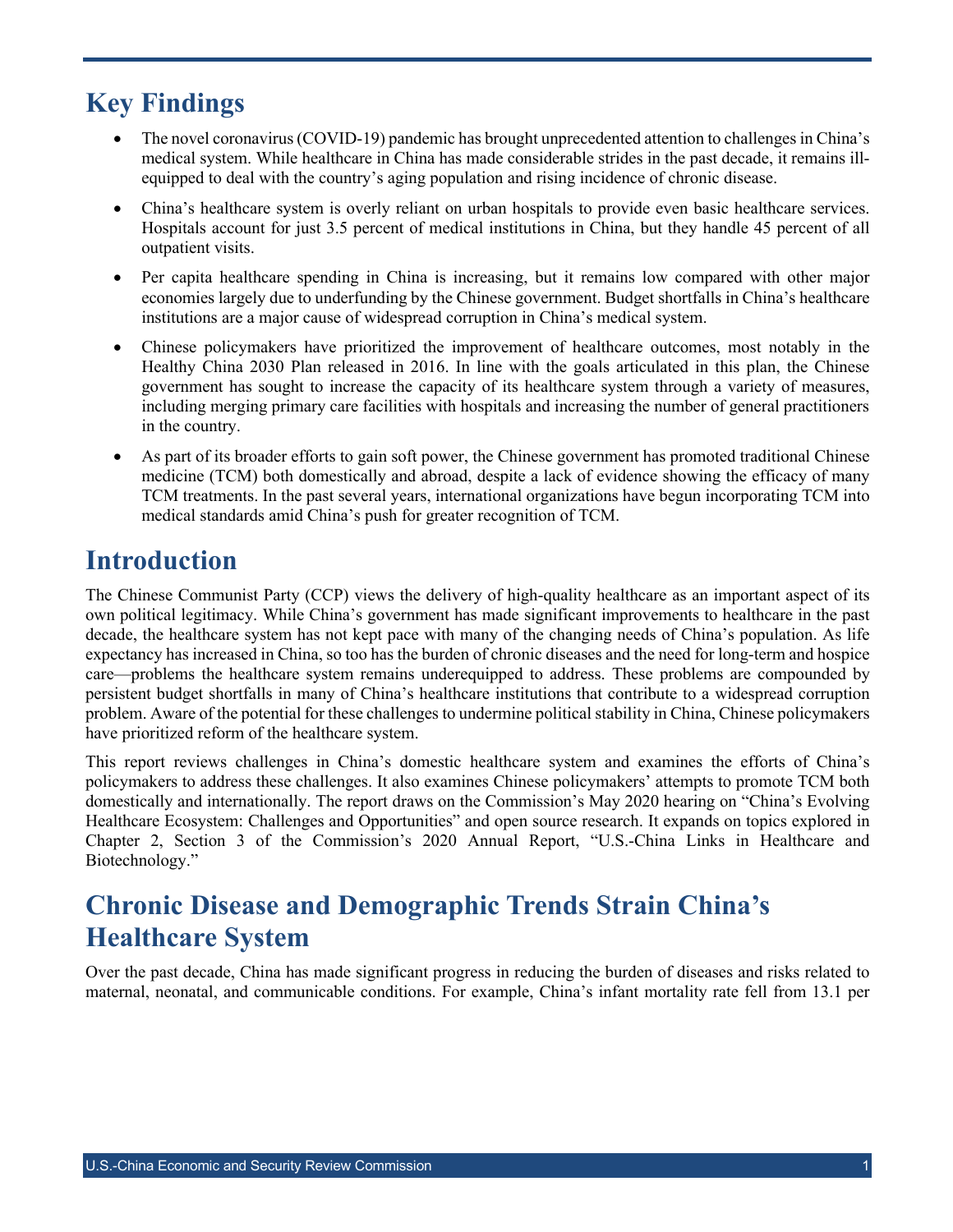thousand children born in 2010 to 5.6 per thousand in 2019.<sup>\*</sup> <sup>1</sup> Over the same period, the maternal mortality rate fell from 30 deaths per 100 thousand to 17.8 deaths per 100 thousand.<sup>2</sup> Similarly, incidence of common communicable diseases such as viral hepatitis, measles, and malaria have all decreased significantly.<sup>3</sup> As people live longer, however, the burden of chronic disease has risen, becoming a significant focus of Chinese healthcare policy. As of 2018, 270 million people in China were estimated to suffer from hypertension, and 116.4 million lived with diabetes as of 2020.<sup>† 4</sup> A variety of lifestyle and environmental factors, such as smoking and pollution, have also contributed to the rising incidence and lethality of chronic disease. As of 2017, high blood pressure, smoking, high-sodium diets, and particulate matter pollution were the four greatest health risk factors and leading causes of premature death in China.‡ <sup>5</sup>

China's healthcare system is underequipped to handle the growing burden of chronic disease. It is over-reliant on urban hospitals to provide basic care, and the primary care system, which should play a significant role in chronic disease management, is underutilized. Beijing's healthcare policies have long tried to foster preventative and primary care as the most cost-effective way to provide healthcare services to China's large population.<sup>6</sup> However, primary care physicians, particularly those in rural areas, typically receive less training and are consequently less trusted by patients, who prefer to visit urban hospitals even for relatively minor conditions such as fevers and headaches. Moreover, the expansion of healthcare coverage has enabled more patients to self-refer to facilities with a higher quality of care, leading to overcrowding at urban hospitals.<sup>7</sup>

#### **China's Medical Education System**

China's medical education system is significantly less intensive than in the United States, where doctors must first earn a bachelor's degree, then attend medical school and complete a residency—a process taking ten or more years—before they are eligible to practice. Training pathways to becoming a practicing physician are also more diverse. Most doctors at China's urban hospitals received at least four years of post-secondary medical education, but the average education level of rural doctors is considerably lower.<sup>8</sup> As of 2014, only 11.9 percent of rural doctors had received a bachelor's degree. By contrast, 65.7 percent of doctors in urban hospitals had a bachelor's degree.<sup>9</sup>

To standardize medical education, in 2015 China's National Health Commission launched a so-called "5+3" model for both general practitioner candidates and those pursuing a master's degree in clinical medicine. In this revised system, doctors must complete five years of post-secondary medical education followed by a three-year residency.<sup>10</sup> However, a range of other potential pathways continues to exist, particularly for general practitioner candidates. For example, high school students from poor rural backgrounds can take advantage of a tuition-free, five-year medical degree program, after which they receive a license to practice in designated rural areas only. They must

The lower infant mortality rates translate to a reduction from approximately 211,000 deaths in 2010 to approximately 82,000 deaths in 2019. Total births in China totaled 16.15 million in 2009 and 14.65 million in 2019 as China's birthrate fell to its lowest level since 1949. Amanda Lee, "China Population: Concerns Grow as Number of Registered Births in 2020 Plummet," *South China Morning Post*, February 9, 2021. *https://www.scmp.com/economy/china-economy/article/3121112/china-birth-rate-population-concerns-grow-numberregistered*; *BBC*, "Chinese Birth Rate Falls to Lowest in Seven Decades," January 17, 2020. *https://www.bbc.com/news/world-asia-china-51145251*.

<sup>†</sup> China now has the world's largest population of diabetics, though in percentage terms the burden of the disease is still slightly less than in the United States—10.9 percent of adults in China compared to 13.3 percent in the United States as of 2020. International Diabetes Federation, "IDF Western Pacific Members: China," May 14, 2020. *https://idf.org/our-network/regions-members/westernpacific/members/101-china.html*; International Diabetes Federation, "IDF North American and Caribbean Members: United States," March 3, 2020. *https://idf.org/our-network/regions-members/north-america-and-caribbean/members/74-usa.html*; Hu Yiwei, "China's Diabetes Epidemic in Charts," *China Global Television Network*, November 14, 2019. *https://news.cgtn.com/news/2019-11-14/China-s-diabetesepidemic-in-charts-LC60vrsOv6/index.html*.

<sup>‡</sup> According to a 2018 survey conducted by the Chinese Center for Disease Control and Prevention, smoking rates among males remain stubbornly high. Although the overall smoking rate among adults was 26.6 percent, down slightly from 27.7 percent three years earlier, the smoking rate among male adults was 50.5 percent, down from 52.1 percent in 2015. See Chinese Center for Disease Control and Prevention, *Results of the 2018 Survey of Chinese Adult Tobacco Usage—Smoking among Chinese Ages 15+ Is Decreasing* (2018 年中国 成人烟草调查结果发布 — 我 国 15 岁及以上人群吸烟率呈下降趋势 ), May 30, 2019. Translation. *http://www.chinacdc.cn/yw\_9324/201905/t20190530\_202932.html*. *Xinhua*, "2015 China Adult Tobacco Survey Report: Chinese Smokers Smoke an Average of 15.2 Cigarettes per Day, and Second-Hand Smoke Exposure Has Improved" (2015 中国成人烟草调查报告: 我国 吸烟者每天平均吸烟 15.2 支 二手烟暴露有所改善 ), December 28, 2015. Translation. *http://webcache.googleusercontent.com/search?q=cache:zrKuR7yzWbMJ:www.gov.cn/xinwen/2015- 12/28/content\_5028569.htm+&cd=3&hl=en&ct=clnk&gl=us*.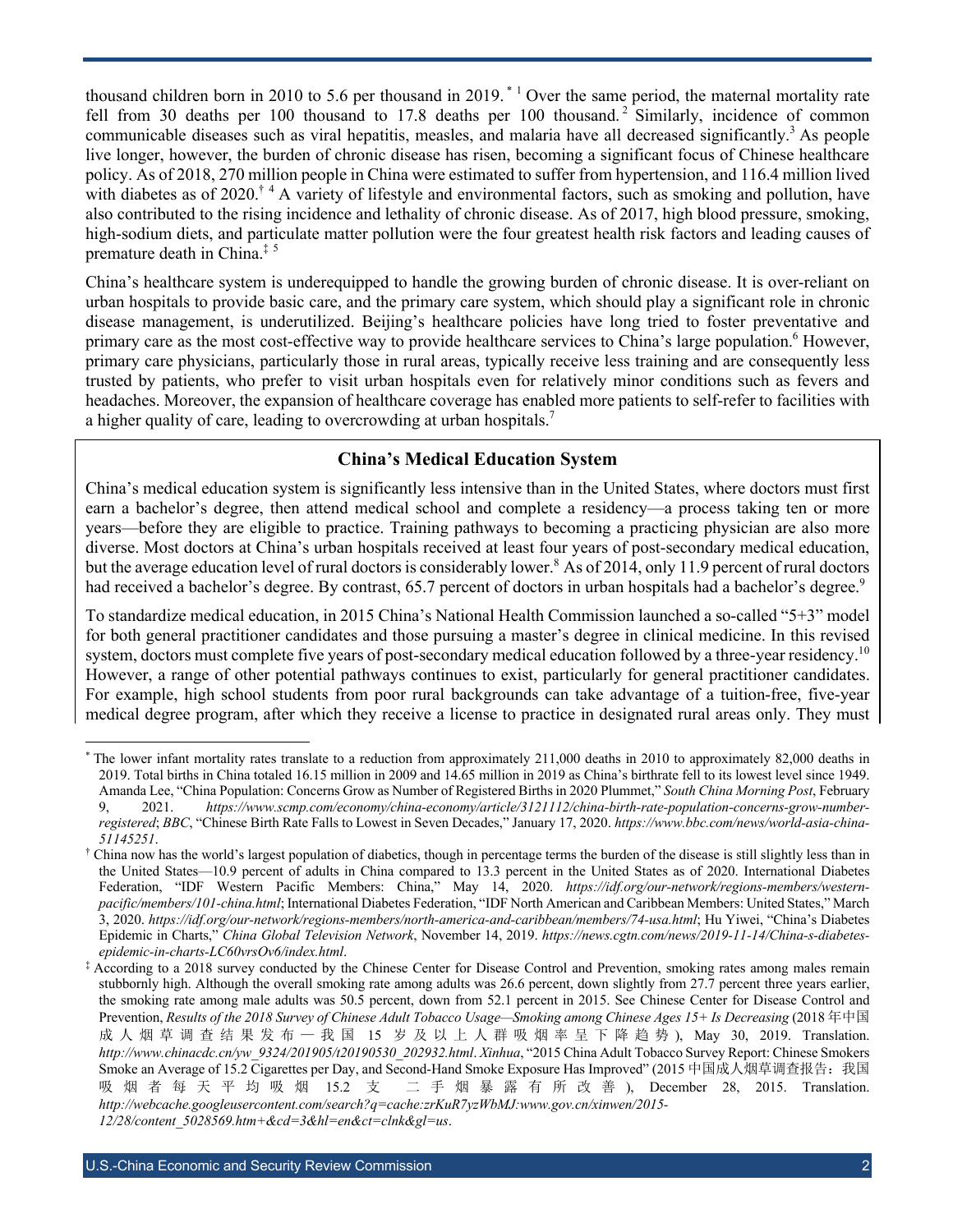then serve six years at a rural health organization before being permitted to practice at an urban hospital.<sup>11</sup> There are also several ways for rural medical students to first become assistant general practitioners, with the possibility of becoming fully licensed general practitioners with additional job transfer training.<sup>12</sup>

Despite government efforts, China continues to experience an acute shortage of qualified doctors. The number of doctors has increased in recent years but still lags behind the growing volume of patient visits. Between 2009 and 2019, the number of practicing doctors increased 68.6 percent from 1.9 million to 3.2 million, but the number of inpatient hospital visits grew 100.6 percent from 132.6 million to 266 million over the same period.<sup>13</sup>

China's hospitals represent a small fraction of healthcare providers (3.5 percent as of 2019) but handle 45 percent of all outpatient visits (see Table 1).<sup>14</sup> Even among hospitals, Tier  $3^*$  hospitals (which generally have the highest quality of care) are disproportionately congested, handling 24 percent of China's 8.74 billion outpatient visits in 2019 despite accounting for just 0.3 percent of all healthcare institutions.<sup>15</sup>

| <b>Classification</b>               | <b>Number of</b><br><b>Institutions</b> | Percentage<br>of Total<br><b>Providers</b> | Number of<br>Outpatient<br><b>Visits (Billions)</b> | Percentage of<br><b>Total Outpatient</b><br><b>Visits</b> |
|-------------------------------------|-----------------------------------------|--------------------------------------------|-----------------------------------------------------|-----------------------------------------------------------|
| Tier 3 Hospitals                    | 2,749                                   | 0.3                                        | 2.06                                                | 24                                                        |
| Tier 2 Hospitals                    | 9,687                                   | 1.0                                        | 1.34                                                | 15                                                        |
| Tier 1 Hospitals                    | 11,264                                  | 1.1                                        | 0.23                                                | 3                                                         |
| Other Hospitals                     | 10,654                                  | 1.1                                        | 0.21                                                | 3                                                         |
| <b>Primary Care Centers</b>         | 954,390                                 | 94.7                                       | 4.53                                                | 52                                                        |
| <b>Specialty Healthcare Centers</b> | 15,924                                  | 1.6                                        | n/a                                                 | n/a                                                       |
| <b>Other Healthcare Centers</b>     | 2,877                                   | 0.3                                        | 0.35                                                | $\overline{4}$                                            |
| <b>Total</b>                        | 1,007,545                               | 100                                        | 8.74                                                | 100                                                       |

#### **Table 1: Chinese Outpatient Visits in 2019**

*Source:* China National Health Commission, *Statistical Report on China's Health Care Development in 2019* (2019年我国卫生健康事业 发展统计公报), June 6, 2020. Translation. *http://www.nhc.gov.cn/guihuaxxs/s10748/202006/ebfe31f24cc145b198dd730603ec4442.shtml*.

#### **As China's Population Ages, Demand for Long-Term and Hospice Care Grows**

The UN forecasts nearly 450 million people in China will be aged 60 or older by 2045.<sup>16</sup> As China's 1.4-billionperson population ages, the healthcare system is severely underprepared to provide long-term care to hundreds of millions of elderly people. This is partly because of the increasing life expectancy in China, which has created new demand for long-term care services. China's life expectancy at birth has increased from 69.1 years in 1990 to 76.7 years in 2018, according to World Bank data.17 According to State Council data, an average of 13 percent of Chinese over 65 require long-term care, a proportion that becomes progressively higher for each age group: 20 percent of people aged 75–80 years, 50 percent of people aged 80–90 years, and nearly 100 percent of people over 90 years old.<sup>18</sup> Other studies show that middle-aged Chinese may also require long-term care, with the percentage of people

<sup>\*</sup> China's public hospitals are classified under a three-tier system. Tier 1 hospitals are typically rural hospitals with fewer than 100 beds, Tier 2 hospitals have 100–500 beds, and Tier 3 hospitals typically have more than 500 beds and generally offer the highest-quality care. Tier 3 hospitals are generally located in major cities. Caroline Lee et al., "Tech in China: The Future of Chinese Healthcare," *Collective Responsibility*, 2018, 4. *https://www.coresponsibility.com/wp-content/uploads/2018/09/Technology-China-Future-Chinese-Healthcare.pdf.pdf*.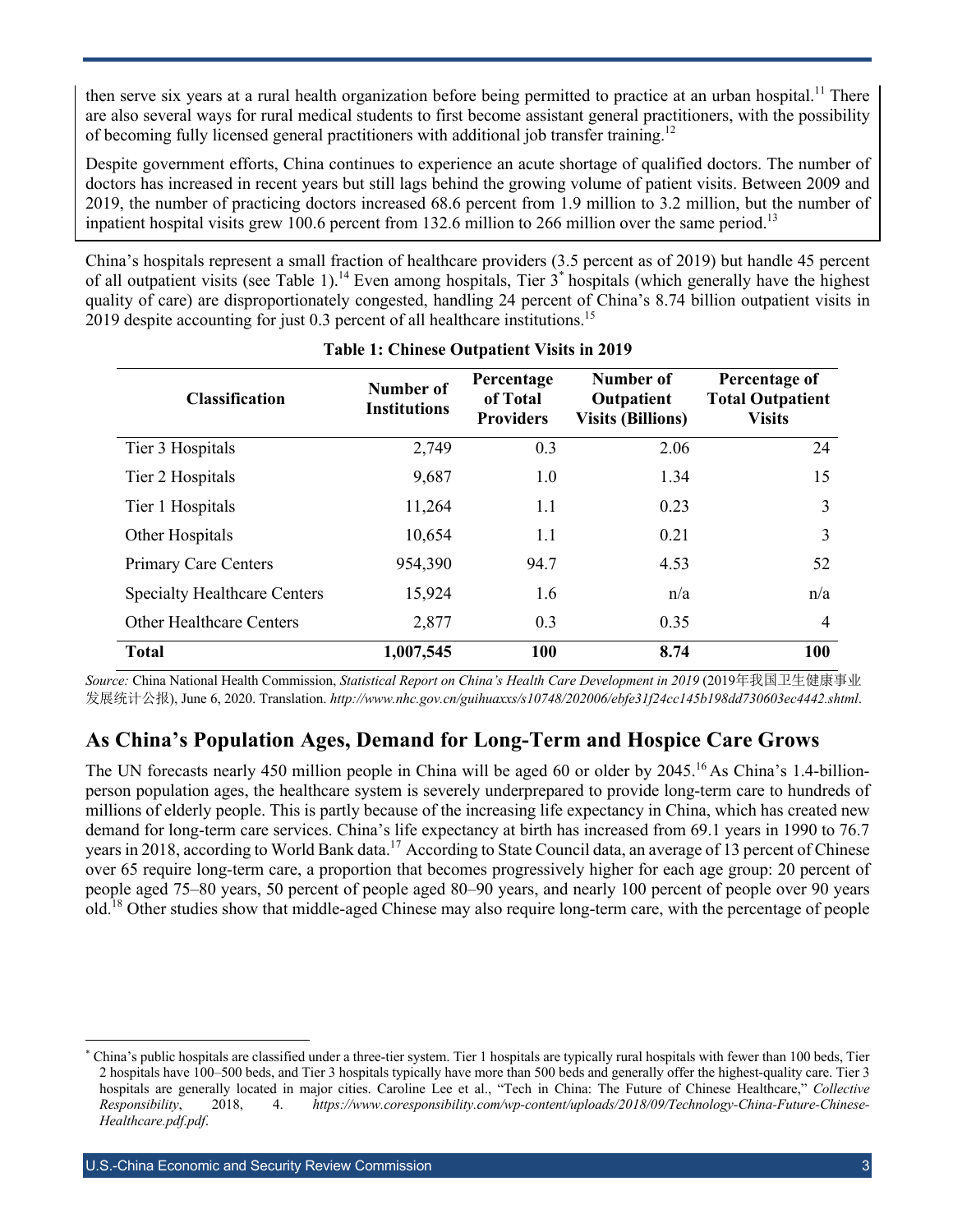aged 45 and older in need of daily care projected to reach 76.7 percent of the estimated total 110.5 million disabled people in China by 2050.\*

Until recently, however, the government also did little to prepare the healthcare system to care for a large elderly population suffering from chronic conditions.<sup>19</sup> According to a national survey conducted in 2015 by China's National Committee on Aging, a government agency, approximately 80 percent of families seeking long-term care in China were unable to meet their needs.<sup>20</sup> China is only equipped with approximately 300,000 registered longterm care workers, though as of 2018 there are 167 million people over the age of  $65.<sup>21</sup>$  Development of assisted living facilities in China is challenged by lack of funding, along with the preference of individuals in need of care to remain with their families.<sup>22</sup> The challenges of providing at-home elder care have been exacerbated by China's one-child policy as well as massive migration from rural to urban areas, both of which have reduced the number of people available to care for aging family members.<sup>23</sup>

Over the past decade, the Chinese government has announced several new policies that attempt to address longterm care needs of an aging population and the underlying policy framework around elder protection and related social services. In 2011, the State Council published the 12th Five-Year Plan of China on Ageing Undertaking Development (2011–2015) and the Social Care Service System Construction Plan (2011–2015), which set forth priorities in developing long-term care.<sup>24</sup> In 2016, the government launched long-term care insurance pilot programs in 15 cities that provide institutional and in most cases home care.<sup>25</sup> In 2019, the government issued a set of policies to improve care for elderly patients, including standardizing criteria for evaluating the needs of elderly patients and increasing the number of healthcare professionals to fill the need for nursing care.<sup>26</sup>

China's aging population is also driving the demand for hospice care. First established in China in the 1980s, hospice care facilities have struggled to meet growing needs and remain poorly integrated into mainstream healthcare.<sup>27</sup> Statistics on China's hospice care sector are often contradictory and unspecific, but even the highest estimate suggests that only  $283,000$  patients received hospice care in  $2018<sup>28</sup>$  This falls far short of demand since 2.3 million Chinese die from cancer alone each year, according to official statistics.<sup>29</sup> In 2017, the government launched a pilot hospice program in five cities, with plans announced in 2019 to expand the program to 71 cities across China.<sup>30</sup> Short of massive increases to investment in the healthcare system, however, the reality of caring for millions of terminally ill is likely to further strain China's already inadequate medical resources and increase social tensions within Chinese society.

### **Healthcare Capabilities Challenged by Funding Shortfalls**

Despite substantial growth, China's healthcare spending remains low compared to other countries with similar per capita incomes.<sup>† 31</sup> Local governments have long shouldered the majority of healthcare expenditure responsibilities, though in 2018 the Ministry of Finance introduced a "sliding scale" for center-local healthcare cost sharing.<sup>32</sup> In this arrangement, the central government shoulders 80 percent of the cost burden for the poorest provinces and just 10 percent for the wealthiest, with several levels in between.<sup>33</sup> It is unclear whether this has significantly alleviated the burden on local budgets as Beijing already directed healthcare spending toward China's poorer regions, with

The study noting this projection considered adults requiring long-term care as a subset of all disabled people in China. Chinese law defines a person with disabilities as someone "who has abnormalities of loss of a certain organ or function, psychologically or physiologically, or in anatomical structure and has lost wholly or in part the ability to perform an activity in the way considered normal." There is no uniform definition of "disability" for determining need for long-term care in China. Several long-term care pilot programs in China have used the Barthel Index, which measures a person's level of independence according to their ability to perform routine daily tasks such as bathing, feeding, and dressing. Law of the People's Republic of China on the Protection of Disabled Persons, 1990; Yumei Zhu and August Österle, "China's Policy Experimentation on Long-Term Care Insurance: Implications for Access," *International Journal of Health Planning and Management* 34 (July 25, 2019): 1661–1674. *https://onlinelibrary.wiley.com/doi/epdf/10.1002/hpm.2879*.

<sup>†</sup> In 2018, China's total health expenditure was 5.4 percent of its gross domestic product. The average for upper-middle-income countries, a group that includes China, was 5.7 percent. By contrast, out-of-pocket expenses paid by patients accounted for 35.8 percent of all health expenditures, versus 33.2 percent for upper-middle-income countries. World Bank, "World Bank Open Data." *https://data.worldbank.org*/.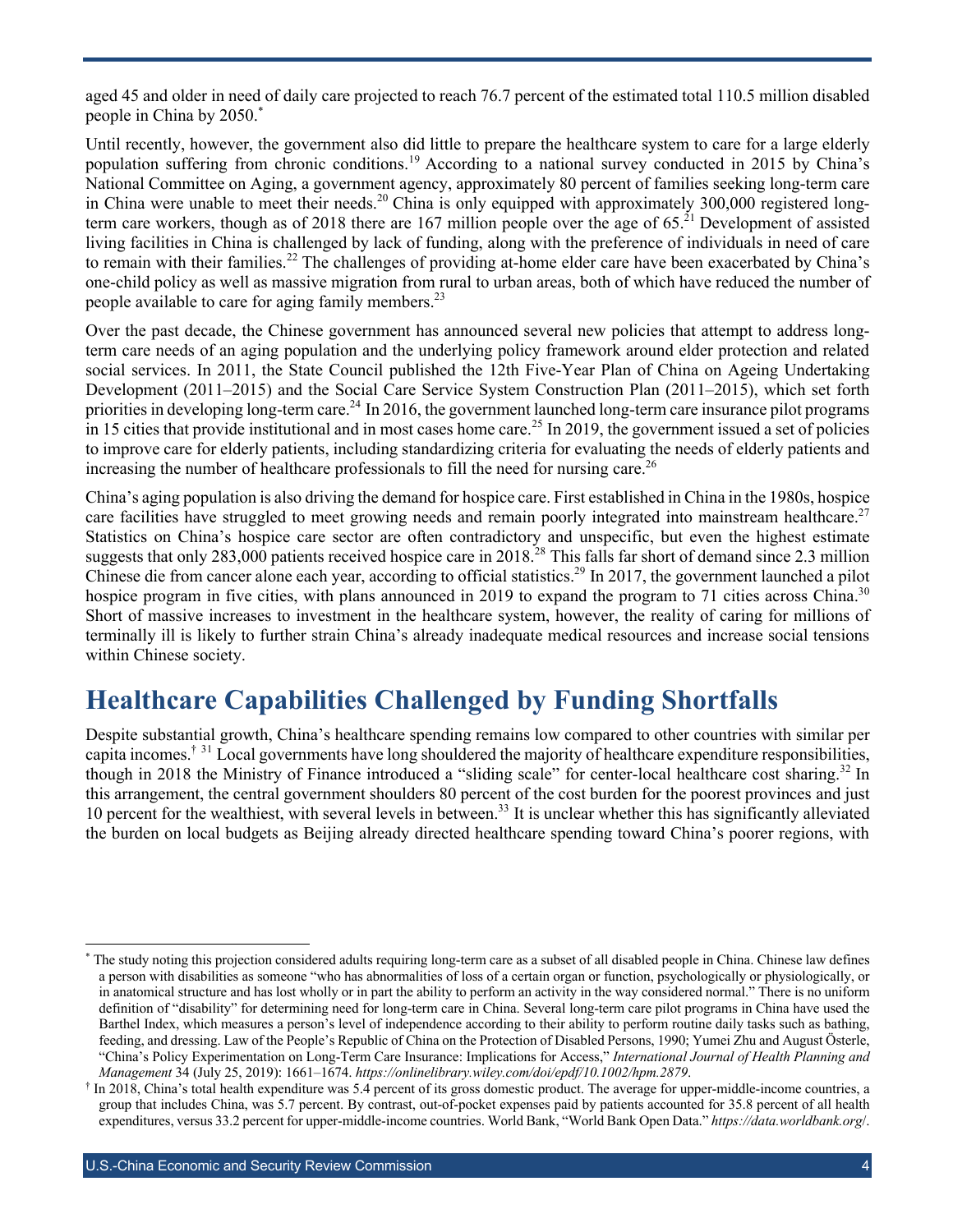central and western regions receiving 86.3 percent of the central government's healthcare-related fiscal transfers in 2017.\* <sup>34</sup>





*Note:* China's National Bureau of Statistics defines social expenditure as all nongovernment healthcare spending other than individual outof-pocket expenses. It primarily comprises expenditure by insurance providers but also includes healthcare philanthropy and private hospital spending.

*Source:* Various.35

#### **Public Health Insurance Coverage Uneven between Rural and Urban Residents**

Although the Chinese government claims to provide universal health insurance to its population, many Chinese people still struggle to afford quality healthcare. About 95 percent of the population receive some form of public health insurance, but the level of coverage varies significantly with geography and rural residents tend to receive less coverage than their urban compatriots.<sup>36</sup>

China's public health insurance system comprises two main types of coverage: Urban Employee Basic Medical Insurance (UEBMI) and Urban-Rural Residents Basic Medical Insurance (URRBMI). As the names suggest, the first is an insurance scheme for the urban workforce while the latter is for the rural population and urban residents outside the labor market.<sup>37</sup> Although the URRBMI resulted from a merger of urban and rural insurance schemes aimed at reducing geographic inequality, risk pooling remains localized and coverage levels vary widely.<sup>38</sup> Moreover, the differences in coverage levels between the UEBMI and the URRBMI are even starker. In 2019, annual per capita expenditure under the UEBMI was \$507 (renminbi [RMB] 3,590), compared to \$113 (RMB 793) under the URRBMI.<sup>† 39</sup> In theory, healthcare is less expensive in rural areas, but since rural residents seeking higherquality care travel to visit physicians at urban hospitals, the cost of treatment is disproportionately high for the rural population.

Even with near-universal public health insurance, out-of-pocket costs in China accounted for 28.3 percent of all healthcare expenditure in 2019 compared to 11 percent in the United States.<sup>40</sup> Meanwhile, average annual per capita

Public health government expenditure in China is less than expenditure for other sectors such as infrastructure, education, and national defense. An analysis of Chinese government healthcare spending shows that total government public health expenditure has also fallen slightly as a proportion of total fiscal expenditure (from 5.70 percent in 2014 to 5.44 percent in 2018). The trends have not been consistent across all provinces, however, and many poorer provinces have seen growth in healthcare expenditure as a proportion of fiscal expenditure, in part due to increased transfer payments from the central government. Hui Jin and Xinyi Qian, "How the Chinese Government Has Done with Public Health from the Perspective of the Evaluation and Comparison about Public-Health Expenditure," *International Journal of Environmental Research and Public Health* (December 2020).

<sup>&</sup>lt;sup>†</sup> Unless otherwise noted, this paper uses the following exchange rate throughout:  $$1 = \text{RMB } 7.08$ .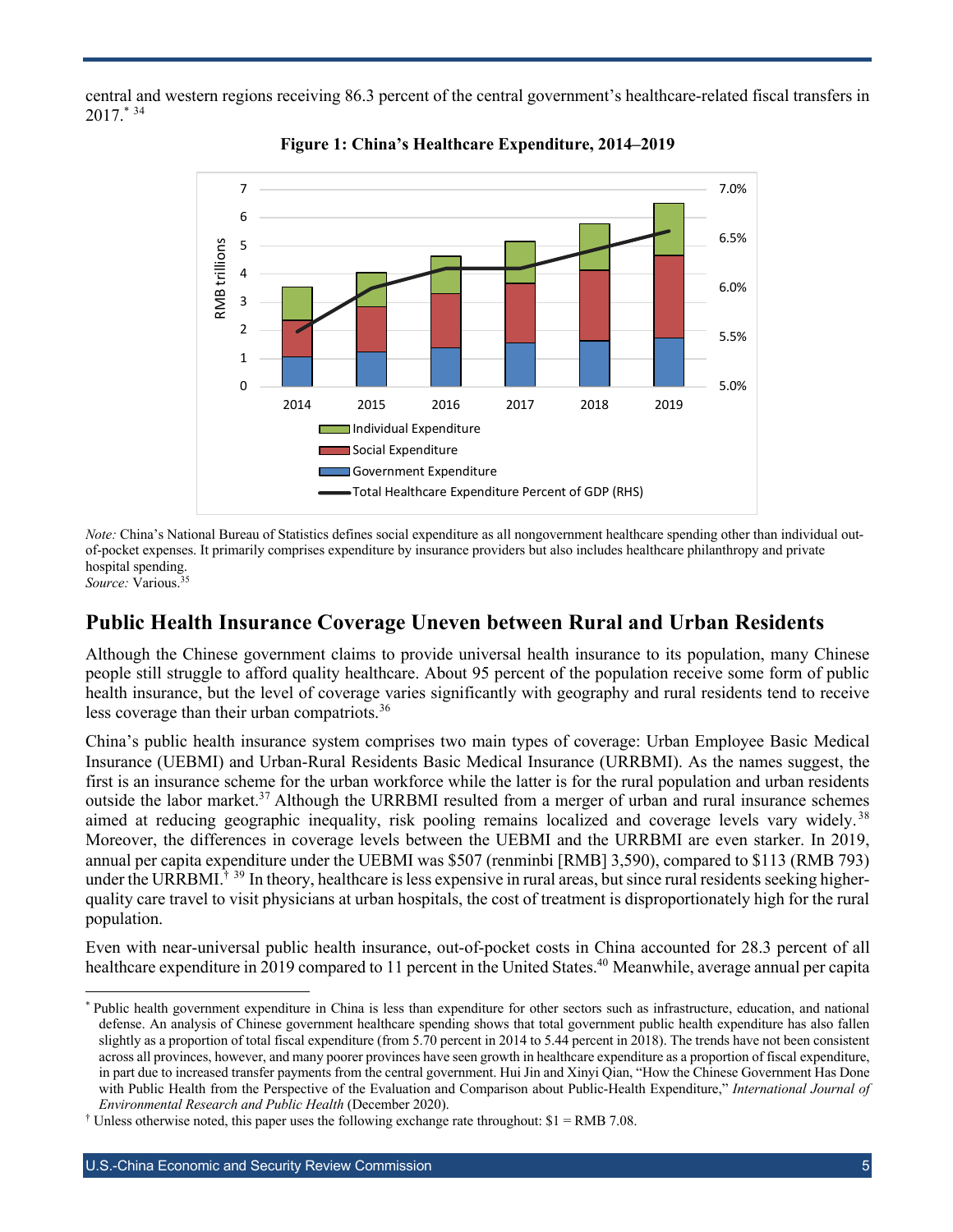healthcare expenditure was \$657 (RMB 4,657), constituting 6.4 percent of China's per capita gross domestic product (GDP)—\$10,262 (RMB 75,229)—in 2019.<sup>41</sup> The financial burden for those with serious illnesses is considerably higher. For example, the average cost of a hospitalization in 2019 was \$1,389 (RMB 9,848), or 12.6 percent of the average annual wage.<sup>42</sup> To fill the gap, Chinese insurance giants like Ping An and China Life offer commercial products that cover critical illness, medical reimbursement, disability income, and long-term care.<sup>43</sup> The rapid growth in demand for such products clearly demonstrates that public health insurance remains insufficient to meet China's healthcare needs: total premium revenue for commercial health insurance products grew from \$33.7 billion (RMB 241.1 billion) in 2015 to \$98.9 billion (RMB 706.6 billion) in 2019.<sup>44</sup>

#### **Funding Shortfalls Fuel Systemic Corruption**

Corruption among China's hospitals and doctors is a widely acknowledged problem that has contributed to a low level of public trust in the country's healthcare system and at times led to violence against Chinese doctors.<sup>45</sup> In many cases, doctors accept illicit payments, known as *hongbao*,<sup>\*</sup> from patients in exchange for a higher quality of care. The practice of hongbao is widespread in China: in a 2013 survey of residents of Beijing, Shanghai, and Guangzhou, nearly one-third of respondents said they or a family member had given hongbao to physicians between 2000 and 2012<sup>.46</sup> In addition to accepting these payments from patients, doctors and hospital officials also receive kickbacks for purchasing certain types of medical equipment or pharmaceutical products, a practice that has been described as "endemic" in China.<sup>47</sup> In a 2010 survey of Chinese doctors, 78 percent of respondents said healthcare companies could not compete in China without paying bribes.<sup>48</sup>

In some cases, this corruption has involved foreign firms. In 2015, a Chinese court fined British pharmaceutical giant GlaxoSmithKline \$490 million after the company was accused of paying bribes to public health officials and doctors.49 A 2019 review of Chinese court records by the *New York Times* found over a dozen cases in which employees for firms such as General Electric, Philips, and Siemens bribed officials in public hospitals. † In March 2020, U.S. pharmaceutical company Cardinal Health agreed to pay more than \$8 million to settle claims arising from alleged improper payments by employees of the firm's former Chinese subsidiary.<sup>50</sup> In November 2020, Pfizer announced in its quarterly securities filing that the Foreign Corrupt Practices Act divisions of the U.S. Department of Justice and U.S. Securities and Exchange Commission are investigating Pfizer's activities in China and Russia.<sup>51</sup>

Corruption in China's healthcare system is driven by persistent funding shortfalls that have created strong incentives for hospital systems and doctors to accept bribes. Low pay is a common complaint among doctors in China, and according to a 2017 white paper by the Chinese Medical Doctor Association, a national professional association of medical professionals in China, the average annual salary of junior doctors in China was approximately \$8,150 (RMB 57,709).<sup>52</sup> This was only slightly higher than the average salary of approximately \$6,780 (RMB 48,000) for all recent Chinese college graduates, despite heavy workloads for doctors that often include uncompensated overtime.<sup>53</sup> As a result, many physicians supplement their official income with hongbao payments.<sup>54</sup>

Hospitals in China have similarly struggled with resource shortfalls. In 2018, only 10 percent of funding for public hospitals came from government subsidies.<sup>55</sup> The majority of funding comes from service charges and drug sales; however, Chinese regulations place ceilings on the markups that may be charged on many medical treatments and drugs. <sup>56</sup> These price controls cut down on an important potential revenue stream and lead many hospitals to seek funds through illicit payments.<sup>57</sup>

The Chinese government has attempted to address corruption in its healthcare system through a variety of measures. For instance, in 2013 China's National Health and Family Planning Commission (NHFPC) issued a regulation banning nine types of behavior in the healthcare sector, including tying physicians' salaries to revenues from drug sales, paying or receiving commissions for drug prescriptions, and compiling for commercial purposes data on

<sup>\*</sup> The term *hongbao* means "red envelope," referring to red envelopes containing money that are traditionally given as Lunar New Year gifts between friends and family. Carlos Tejada, "Bribes and Transparency on Chinese Holidays: A Primer," *Wall Street Journal*, January 23, 2009. *https://www.wsj.com/articles/BL-CJB-827*.

<sup>†</sup> In the cases reviewed by the *New York Times*, foreign companies were not accused of wrongdoing, as Chinese prosecutors focused on corruption by Chinese officials. Alexandra Stevenson and Sui-Lee Wee, "Bribes and Backdoor Deals Help Foreign Firms Sell to China's Hospitals," *New York Times*, June 14, 2019. *https://www.nytimes.com/2019/06/14/business/china-ge-siemens-bribery-medicaldevices.html*.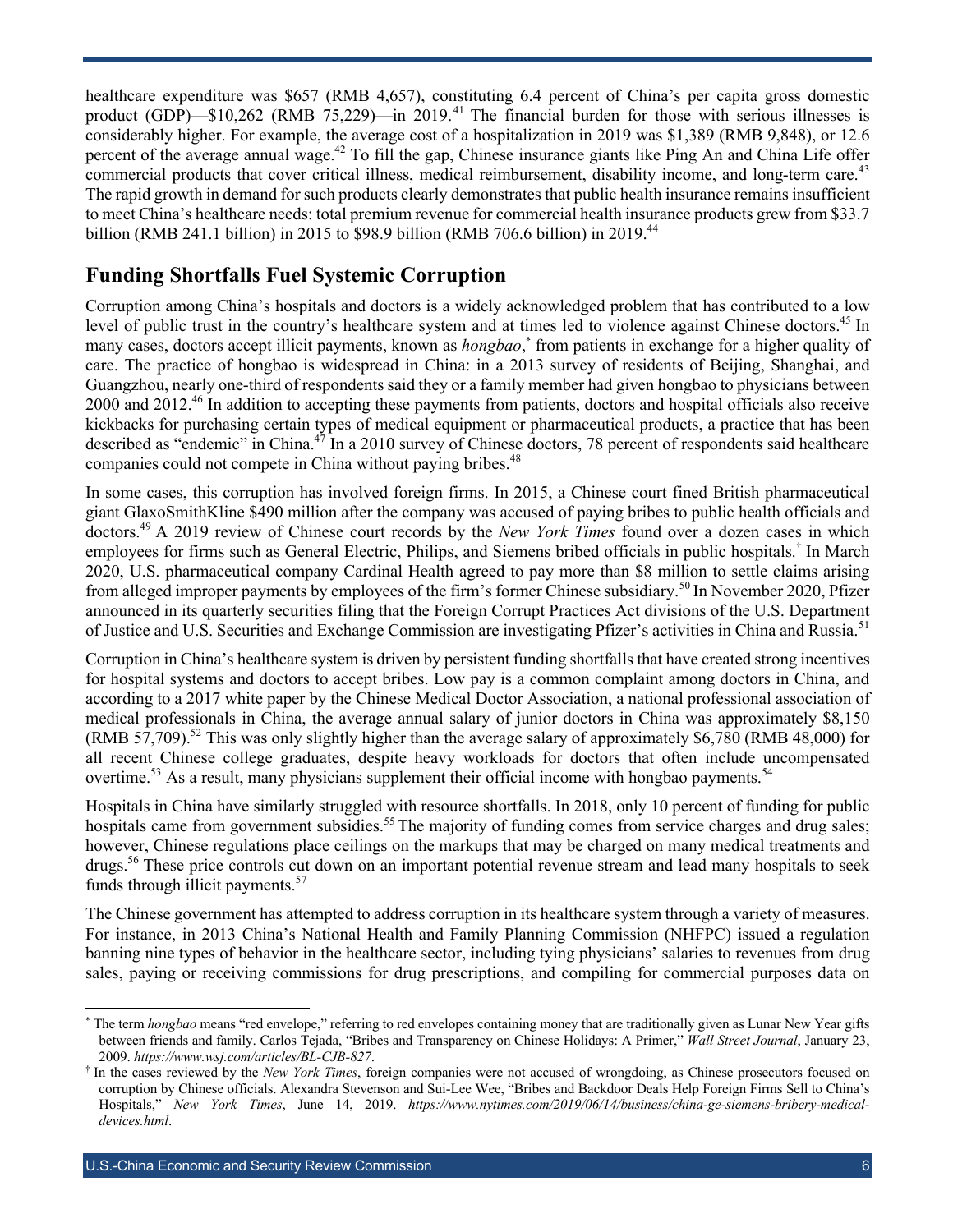physicians' purchasing patterns of drugs.<sup>58</sup> In 2014, the NHFPC instituted a provincial "blacklist" reporting scheme for medical corruption. Under the regulations, government-funded healthcare institutions within a province cannot purchase medicines, medical supplies, or medical equipment from a company on the blacklist for two years; if a company is on the blacklist twice or more within five years, the prohibition applies nationwide.<sup>59</sup> That same year, the NHFPC also issued a policy requiring physicians and patients to sign contracts not to exchange hongbao.\*

Despite these efforts, bribery remains a persistent issue in China's healthcare system. In 2019, Yanzhong Huang, senior fellow for global health at the Council on Foreign Relations, described corruption in China's healthcare system as "endemic," citing low salaries as a major contributor.<sup>60</sup> High-profile corruption cases continue to occur. For instance, in 2019, Yang Xiangjun, then chief physician at the cardiovascular department of the First Affiliated Hospital of Soochow University in Suzhou, was investigated for accepting hongbao in order to perform medical procedures.<sup>61</sup> Dr. Yang was subsequently arrested and expelled from the CCP.<sup>62</sup> Corruption in medical procurement companies remains widespread as well. A 2019 analysis of the Chinese government's efforts to address corruption in pharmaceutical purchasing found that while anticorruption regulations have achieved some progress, considerable corruption challenges remain. The study pointed to inconsistent reporting and relatively low fines for violating anticorruption laws (in contrast to the United States) and concluded, "If the fine amounts are not significantly increased, it will remain profitable for drug companies to engage in corruption practices that undermine public health."<sup>63</sup> The study also recommended that the government "address the root of medical corruption" by focusing on improving financial incentives in the medical system.<sup>64</sup>

### **Beijing Seeks to Mitigate Healthcare Capacity Limitations**

Beijing's aims for China's healthcare system are articulated in the "Healthy China 2030" plan, which was first outlined in a 2016 blueprint and subsequent 2019 action plan released by the State Council. Healthy China 2030 adopts a mixture of general guidelines and quantitative targets. First, the plan establishes five overarching goals: improving health levels and life expectancy, effectively controlling health risk factors, improving the healthcare system and delivery of healthcare services, building out the overall scale of the healthcare system, and improving the healthcare system's governance and oversight.<sup>65</sup> Second, it lays out a set of specific targets to be achieved by 2030, such as raising the average life expectancy to 79 years, reducing smoking to below 20 percent of adults, and reducing deaths from major chronic diseases by 30 percent from 2015 levels (see Appendix for a list of major targets). $66$ 

Overall, Healthy China 2030 emphasizes tackling environmental risk factors and promoting a healthy lifestyle.<sup>67</sup> This reflects the government's shift to focus more on preventing and combatting chronic disease. The plan also lays out a number of specific targets for reducing the incidence and severity of common chronic conditions. For example, Beijing aims to increase treatment and management of diabetes and plans to increase the percentage of diabetics whose condition is under control from 50 percent in 2015 to 60 percent by 2022 and 70 percent by 2030.<sup>68</sup> It also implicitly recognizes the burden of an aging population by calling for efforts to reduce the incidence of dementia and disability in those 65 and older, though the plan provides few details on how to accomplish this.<sup>69</sup>

#### **Beijing Prioritizes Collection of Healthcare Data**

One of the most promising recent developments in medical research has come from the aggregation and analysis of large amounts of healthcare data, which can lead to breakthroughs in medical treatment and offer significant commercial opportunities.† Recognizing the transformative potential of healthcare data, the Chinese government has sought to systematically collect healthcare data. In June 2016, the State Council issued the *Guiding Opinions on Promoting and Regulating the Development of the Application of Healthcare Big Data*, which stated that

Doctors and patients at private medical centers and medical centers containing fewer than 100 beds were encouraged, but not specifically required, to follow this policy. Jeremy Blum, "No More Red Envelopes Allowed in Hospitals, China's National Health Commission Says," *South China Morning Post*, February 21, 2014. *https://www.scmp.com/news/china-insider/article/1432823/no-more-red-envelopesallowed-hospitals-chinas-national-health*.

<sup>†</sup> For more on the CCP's efforts to collect healthcare data, see U.S.-China Economic and Security Review Commission, Chapter 2, Section 3, "U.S.-China Links in Healthcare and Biotechnology," in *2020 Annual Report to Congress*, December 2020, 293–327.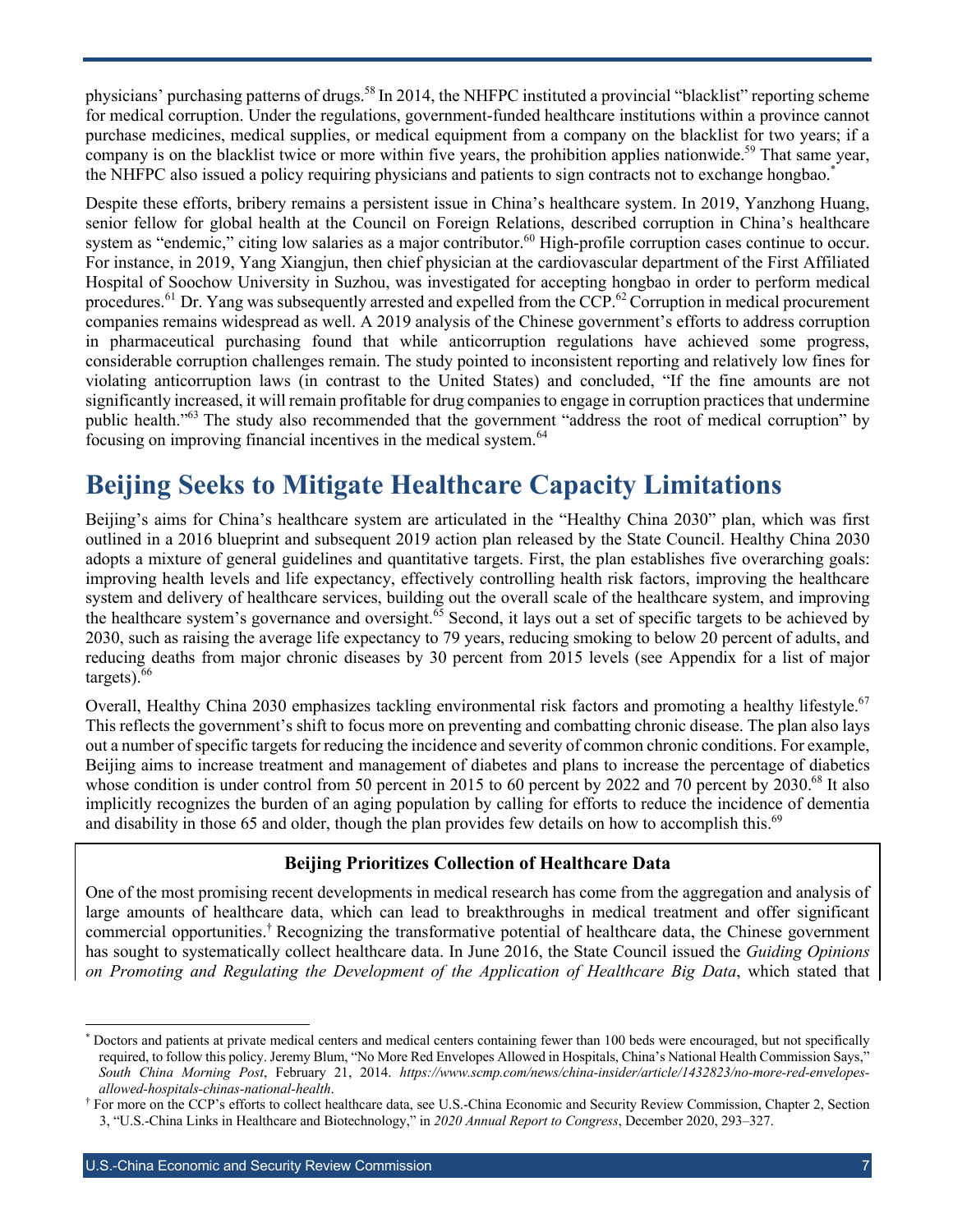healthcare big data is a "fundamental, strategic national resource" and formulated plans to develop healthcare data.<sup>\*</sup> In October 2020, China's Health Council published guidance on standardizing healthcare information in China, in part to improve the use of healthcare big data, according to Chinese state media.<sup>70</sup>

The Chinese government's efforts to collect healthcare data extend to the United States, whose healthcare data are particularly valuable due to the ethnic diversity of the U.S. population.<sup>71</sup> Chinese firms have invested significantly in U.S. healthcare firms, driven in part by government incentives such as government investment funds that target biotech firms.<sup>72</sup> These investments have given Chinese company ownership stakes in U.S. companies that have proprietary genetic sequencing technology and genomic databases.<sup>73</sup> Aside from investment, Chinese organizations are also frequently involved in other forms of partnerships, including research and development (R&D) partnerships, research incubators, and corporate partnerships.<sup>74</sup> In addition to obtaining U.S. healthcare data through legal means, Chinese entities and individuals have been implicated in intellectual property theft, hacking of U.S. companies, and other illicit activities.<sup>75</sup>

In the wake of the COVID-19 pandemic, Chinese firms have offered testing and other services to other countries, prompting concerns that any data collected from these services may be used for genetic research in China in an undisclosed manner. The most notable firm has been BGI (formerly Beijing Genomics Institute), the largest genomics company in the world.<sup>76</sup> In March, the U.S. Food and Drug Administration (FDA) granted emergency use authorization to BGI Americas, the U.S. subsidiary of BGI, for its test device to detect COVID-19.<sup>77</sup> By August 2020, BGI had sold more than 35 million COVID-19 test kits to 180 countries, including the United States.<sup>78</sup> Complementing market access for testing devices, BGI has gained access to global health data by establishing laboratories to support COVID-19 testing. As of August 2020, the company has established 58 such laboratories in 18 countries.<sup>79</sup> BGI has denied that it collects foreign genomic data from these tests for research purposes.<sup>80</sup>

The extent of BGI's activities, including research collaborations with China's government, remains poorly understood. Although BGI has referred to itself as a "private company," a Reuters investigation found BGI has conducted research with China's military on various topics, including testing for respiratory viruses.<sup>81</sup> A February 2021 regulatory filing by BGI also revealed that China's State Development and Investment Corporation, the country's largest state investment fund, had purchased a small ownership stake in the company.<sup>82</sup>

While Chinese firms aggressively pursue the collection of healthcare data abroad, the Chinese government places strict limitations on the sharing of Chinese healthcare data with foreign companies or researchers, in contrast to the open research environment of the United States. Some of the harshest provisions are found in China's human genetic resource regulations, which state that foreign parties cannot independently collect, store, use, transfer, or export human biospecimens obtained in China.<sup>83</sup> Instead, the foreign parties must enter into a collaboration with a Chinese partner, and the collaboration must be approved by the Office of Human Genetic Resources Administration, which is part of the Ministry of Science and Technology.<sup>84</sup> While many countries regulate access to citizens' medical data and genetic information, China's human genetic resource regulations are significantly more stringent and involve substantially greater procedural hurdles. International researchers have expressed concern that such hurdles risk slowing down scientific research.<sup>85</sup>

In line with the principles and goals established in Healthy China 2030, the government launched a number of reforms over the past five years to rationalize care and address the capacity challenges in China's healthcare system. In 2015, Beijing began experimenting with mergers of primary care providers and public hospitals into medical consortiums that share resources and information. Policymakers hope these consortiums will result in a tiered care system that will reduce hospital utilization and encourage more people to use the primary care system.<sup>86</sup> The consortiums are also aimed at allowing doctors—typically licensed to work only at a specific hospital—additional flexibility in where and how they provide treatment.<sup>87</sup> Beginning in 2017, the government expanded the use of

<sup>\*</sup> The State Council publication does not define "big data"; however, in healthcare the term generally refers to the "aggregation of multiple aspects of healthcare-related information covering the full life-cycle of a large constituency of people, covering personal health, medical services, disease control and prevention, food safety, health preservation, among other things." *Hogan Lovells*, "China to Grow Big on E-<br>Healthcare Data," August 2016. https://www.hoganlovells.com/~/media/hogan-Healthcare Data," August 2016. *https://www.hoganlovells.com/~/media/hoganlovells/pdf/publication/2016/alert\_china\_to\_grow\_big\_on\_e-healthcare\_data.pdf?la=en*.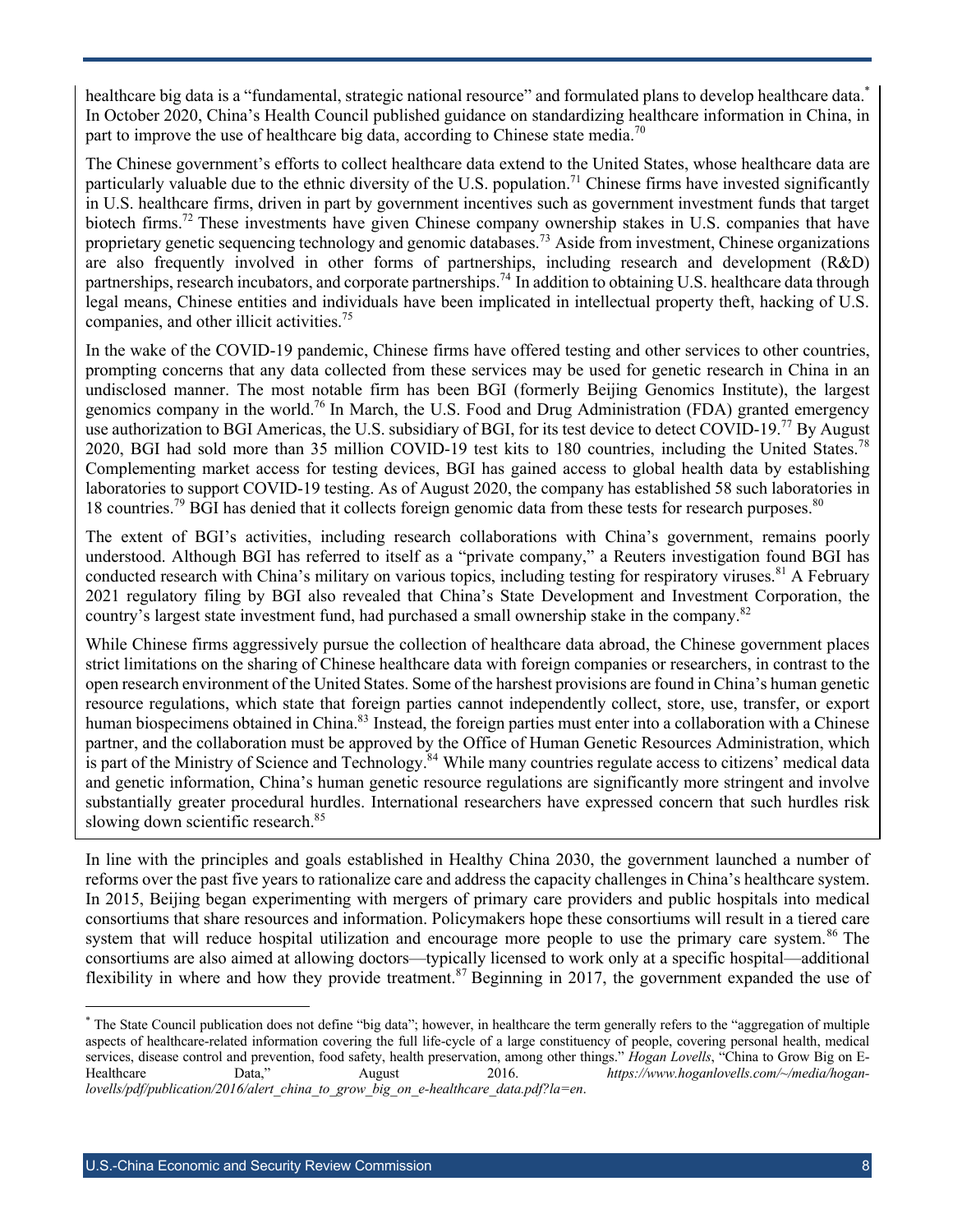medical consortiums and by the end of 2018 touted an 83 percent increase in referrals from hospitals back to general practitioners over the previous year.<sup>88</sup> However, as Karen Eggleston, Stanford University professor and authority on China's healthcare system, noted in testimony before the Commission, such medical consortiums create local monopolies, and without proper safeguards they may actually decrease the quality of care.<sup>89</sup>

Another government initiative is the establishment of a system of general practitioner contract services whereby patients can negotiate service contracts with a general practitioner through their primary care provider. <sup>90</sup> Under such contracts, general practitioners can provide basic health monitoring, management, and consultation services; priority appointment booking and referrals; prescription services; and preventative care.<sup>91</sup> This initiative was piloted in 2011 but has been substantially expanded since the launch of Healthy China 2030. So far, it appears to have achieved some positive results. A study of several counties in Zhejiang Province, which sought to assess local residents' awareness and usage of the contracting system in 2017, found that 71.6 percent of residents were aware of the program and 50.4 percent had contracted a general practitioner.<sup>92</sup> Those who were aware of the program but elected not to participate were predominantly young and had no history of chronic disease.<sup>93</sup>

To support the expansion of primary care capacity on which these reforms are predicated, the Chinese government is trying to increase the number of general practitioners. Although China has 2.8 doctors per 1,000 people, it has only 2.6 general practitioners per 10,000 people.<sup>94</sup> The Chinese government, therefore, aims to increase this number to five per  $10,000$  by  $2030$ .<sup>95</sup> These efforts supplement the government's push to standardize medical education and improve the qualifications of doctors in China.

U.S. firms are well-positioned to complement the efforts of the Chinese government to improve patient outcomes by meeting growing Chinese demand for important healthcare services and products. For instance, medical devices are one of the fastest-growing markets in China, worth over \$96 billion in 2019 and increasing by approximately 20 percent per year in recent years.<sup>96</sup> Many Chinese medical professionals consider U.S. medical devices to be the highest quality, providing a massive potential consumer base for U.S. firms.<sup>97</sup> U.S. companies are subject to numerous constraints in China's healthcare market, however, such as investment restrictions, burdensome approval requirements, and government procurement processes that favor domestic firms. These policies undermine the ability of U.S. firms to compete effectively in China.<sup>\*</sup>

#### **Beijing Promotes Traditional Chinese Medicine**

While much of China's healthcare planning has focused on modern medicine, Beijing has also stepped up its promotion of traditional Chinese medicine (TCM), a form of healthcare that incorporates treatments such as acupuncture, tai chi, and herbal products.<sup>98</sup> One important contribution of TCM to modern medicine is artemisinin, an antimalarial medication extracted from the wormwood plant *Artemisia annua*. <sup>99</sup> The development of artemisinin was led by Youyou Tu, a pharmacologist at the China Academy of Traditional Chinese Medicine in Beijing, who became the first scientist based in China to receive a Nobel Prize in Physiology or Medicine.<sup>100</sup> Beyond this notable example, however, considerable uncertainty exists over the evidence-based efficacy of TCM treatments. According to the National Institutes of Health, "For most conditions there is not enough rigorous scientific evidence to know whether TCM methods work for the conditions for which they are used."<sup>101</sup> While acupuncture has been widely used as a therapeutic for pain management, in some cases TCM treatments have been linked with severe side effects such as urinary tract cancers and fatal kidney disease.<sup>102</sup> TCM also has been linked to the endangerment of certain animals. † For instance, pangolins, anteater-like creatures whose scales are used in some TCM treatments, have become the world's most highly trafficked nonhuman mammal.<sup>103</sup> In addition, reliance on TCM techniques and products has increased concerns among health experts that pathogens found in animals used in TCM treatments could transfer to humans.<sup>104</sup>

Under General Secretary of the CCP Xi Jinping, who often refers to TCM as a "national treasure," the Chinese government has heavily promoted TCM both domestically and internationally.<sup>105</sup> Since 2012, the Chinese

For more on obstacles that U.S. firms face in China's healthcare market, see U.S.-China Economic and Security Review Commission, Chapter 2, Section 3, "U.S.-China Links in Healthcare and Biotechnology," in *2020 Annual Report to Congress*, December 2020, 293– 327.

<sup>†</sup> For more on China's role in wildlife trafficking, see Suzanna Stephens and Matthew Southerland, "China's Role in Wildlife Trafficking and the Chinese Government's Response," *U.S.-China Economic and Security Review Commission*, December 6, 2018.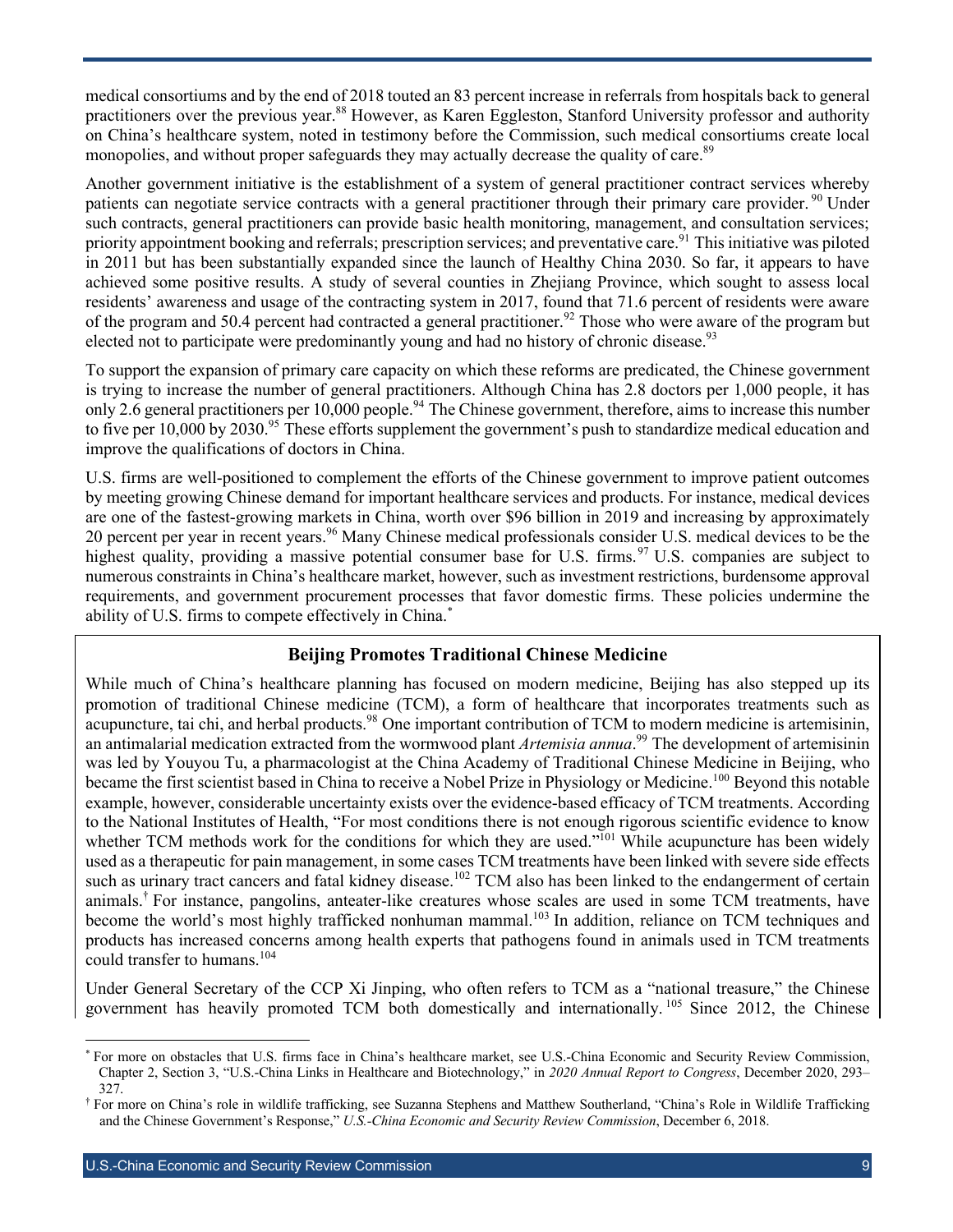government has issued 13 plans focusing on promotion of TCM.106 In 2016, the State Council published the *Outline of the Strategic Plan on the Development of Traditional Chinese Medicine*, which deemed TCM development a "national strategy."<sup>107</sup> Since then, the number of TCM clinics in China has skyrocketed from 195 in 2017 to 18,785 as of August 2020.<sup>108</sup> Also in 2016, the State Council Information Office issued a white paper on TCM that called for "equal attention to TCM and Western medicine" and discussed international cooperation in TCM.<sup>109</sup> Before the COVID-19 pandemic, the Chinese government's promotion of TCM was one of the most visible manifestations of China's "Health Silk Road" initiative, an extension of China's Belt and Road Initiative focused on promoting China's global health leadership. $*$ <sup>110</sup>

Beijing's campaign to promote TCM globally achieved a significant victory in 2019, when the World Health Organization (WHO) included a chapter on TCM in its influential *International Classification of Diseases*, which guides how doctors around the world diagnose medical conditions.111 Chinese media praised the WHO's decision, calling it "a major step for TCM's internationalization."<sup>112</sup> Other medical experts, however, expressed concern that the WHO was legitimizing a scientifically unproven form of medical treatment.<sup>113</sup> Domestically, China's efforts to legitimize TCM have also taken more coercive forms. In May 2020, Beijing's Municipal Health Commission issued draft regulations on TCM that call for criminal penalties for anyone who "slanders" TCM.<sup>114</sup> If passed, this would have been the first measure in China to criminalize criticism of TCM.<sup>115</sup> In December 2020, Beijing approved an updated version of the regulations that omitted the criminal penalties. $116$ 

Since the start of the COVID-19 pandemic, China's government and state-run media have publicized TCM's role in treating patients, despite the lack of any evidence proving TCM's effectiveness in treating COVID-19.<sup>117</sup> In June 2020, China's State Council Information Office released a white paper on fighting COVID-19 that claimed TCM medications were administered in 92 percent of confirmed COVID-19 cases.<sup>118</sup> In some cases, this treatment has been involuntary, with reports of Chinese authorities detaining residents in Xinjiang, home to millions of Uyghur Muslims, and forcing them to take TCM treatments for COVID-19.<sup>119</sup>

### **Conclusions and Considerations for Congress**

Faced with capacity shortfalls and challenged by a rise in chronic disease, China's healthcare system struggles to deliver even basic healthcare to many of its citizens, particularly in China's rural and western regions. China's policymakers understand that for many, adequate and improving healthcare is a key component of the "social contract" that keeps the CCP in power. They are keenly aware of shortfalls and seek to address the threat that an overburdened healthcare system can pose to social stability. Over the past decade, Beijing has therefore attempted to address these problems through a series of policies to improve healthcare outcomes, including reducing reliance on the country's overburdened hospital system, shrinking urban-rural disparities in healthcare access, confronting widespread corruption, and modernizing medical education.

If successful, these efforts could significantly improve healthcare outcomes for millions of Chinese, ensuring a better, longer life. At the same time, it would bolster one of the CCP's key claims to legitimacy: that it can deliver ever-higher standards of living to China's population. These efforts could also help Beijing attain its goal of making China a global leader in healthcare, something that would not only commercially benefit Chinese healthcare firms but would also afford Beijing significant international influence. China's aggressive international promotion of TCM over the past several years illustrates the CCP's appreciation of the soft-power potential in healthcare leadership.

Success, however, is far from assured. While the CCP has repeatedly communicated its intentions to improve the quality of healthcare in China, it has largely left the task of financing to the health institutions themselves—even as stringent price controls prevent them from earning substantial revenues on many of the products and services they provide. Continued reliance on large urban hospitals and persistent corruption challenges are stark indicators of the consequences of budgetary shortfalls in medical institutions across China. If efforts to improve healthcare do not

Since the beginning of the COVID-19 pandemic, the Chinese government has begun publicizing its COVID-19-related international medical assistance under the Health Silk Road banner. Elizabeth Chen, "China's Vaccine Diplomacy Revamps the Health Silk Road amid COVID-19," *Jamestown Foundation*, November 12, 2020. *https://jamestown.org/program/chinas-vaccine-diplomacy-revamps-the-health-silkroad-amid-covid-19/*.

U.S.-China Economic and Security Review Commission and the control of the control of the control of the control of the control of the control of the control of the control of the control of the control of the control of th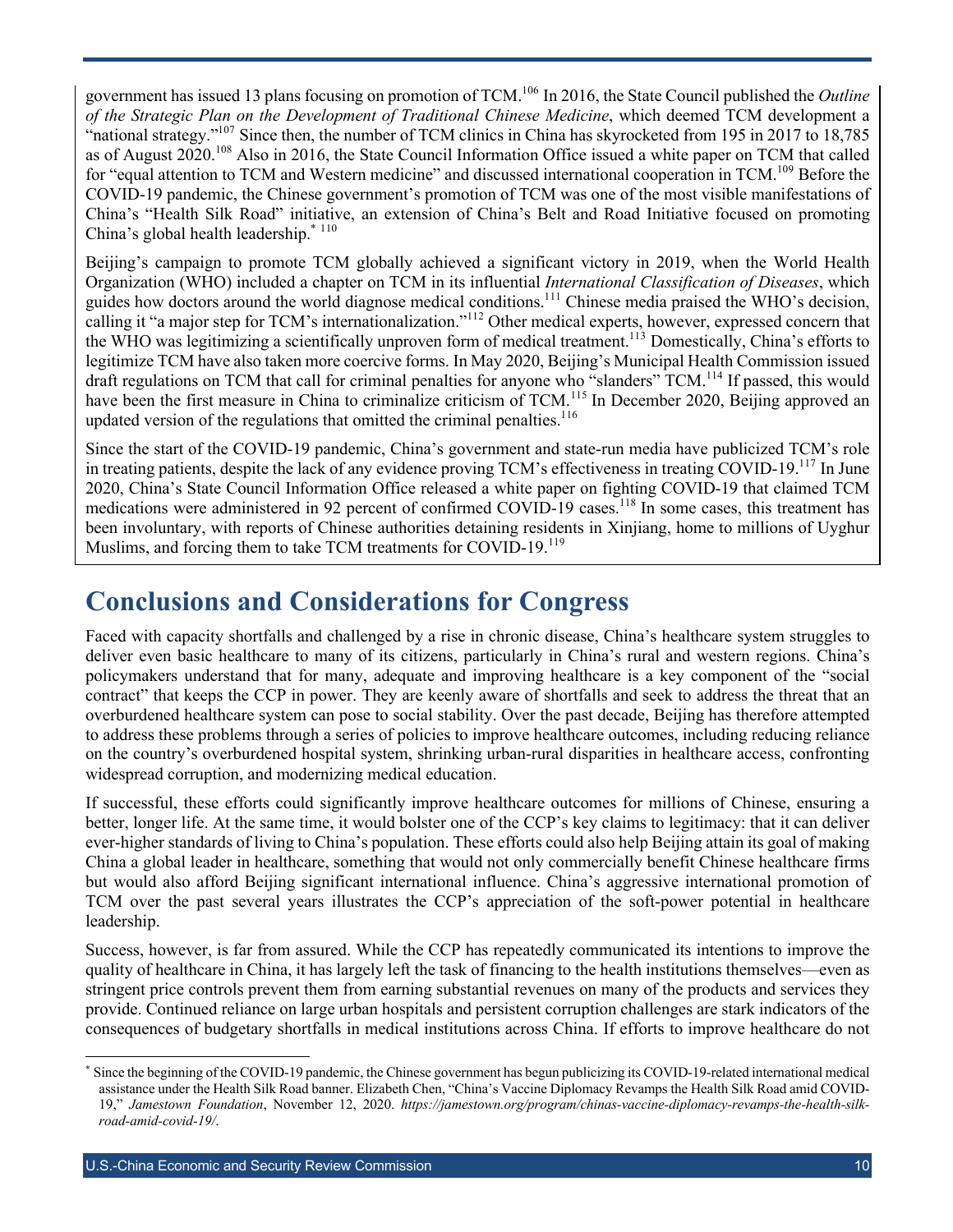succeed, the CCP runs the risk of an increasingly underserved and dissatisfied population questioning the legitimacy of CCP rule. Moreover, shortcomings in China's healthcare system can have effects outside of China, as the catastrophic worldwide health and economic consequences of the ongoing COVID-19 pandemic demonstrate.

China's efforts to improve its healthcare raise several issues that warrant congressional consideration:

- Can the United States reduce health risks in China and worldwide by cooperating with China to assist in improving China's healthcare system? Will the CCP allow open access and equitable cooperation to U.S. entities working to assist China? What is the appropriate role of U.S. engagement in improving China's healthcare system? What should be the focus and priorities of such engagement?
- What restrictions and nonmarket barriers impede U.S. access to China's healthcare markets? Given the rising demand and aging population, U.S. companies have the expertise, technology, and capacity to support healthcare services in China.
- What steps can the U.S. government take to ensure that the Chinese government cooperates with the U.S. government, other foreign governments, and international organizations in issues affecting global health, including promptly and fully disclosing data on potential outbreaks of infectious disease?
- What market opportunities for U.S. firms do the CCP's efforts to improve its healthcare system create? What can be done to ensure U.S. firms can fairly participate in China's healthcare system?
- How can the U.S. government ensure that collaborative medical research efforts with China include open and reciprocal sharing of healthcare data while ensuring the protection of U.S. citizens' privacy?
- How can the U.S. government ensure that the U.S. healthcare system remains the global leader in healthcare innovation? What steps can be taken to protect U.S. healthcare research and development from theft by or coerced transfer to Chinese entities?
- How can the U.S. government respond to the Chinese government's attempts to gain influence in international fora, including publicizing China's Health Silk Road initiative, promoting TCM, and providing medical supplies, vaccines, and assistance to countries in the wake of the COVID-19 pandemic?
- What steps can be taken to ensure that Chinese medical treatments and devices sold in the United States are safe and effective?
- What steps can the U.S. government take to ensure that Chinese entities' use of U.S. healthcare data for medical research does not infringe on the privacy or risk the safety of U.S. citizens?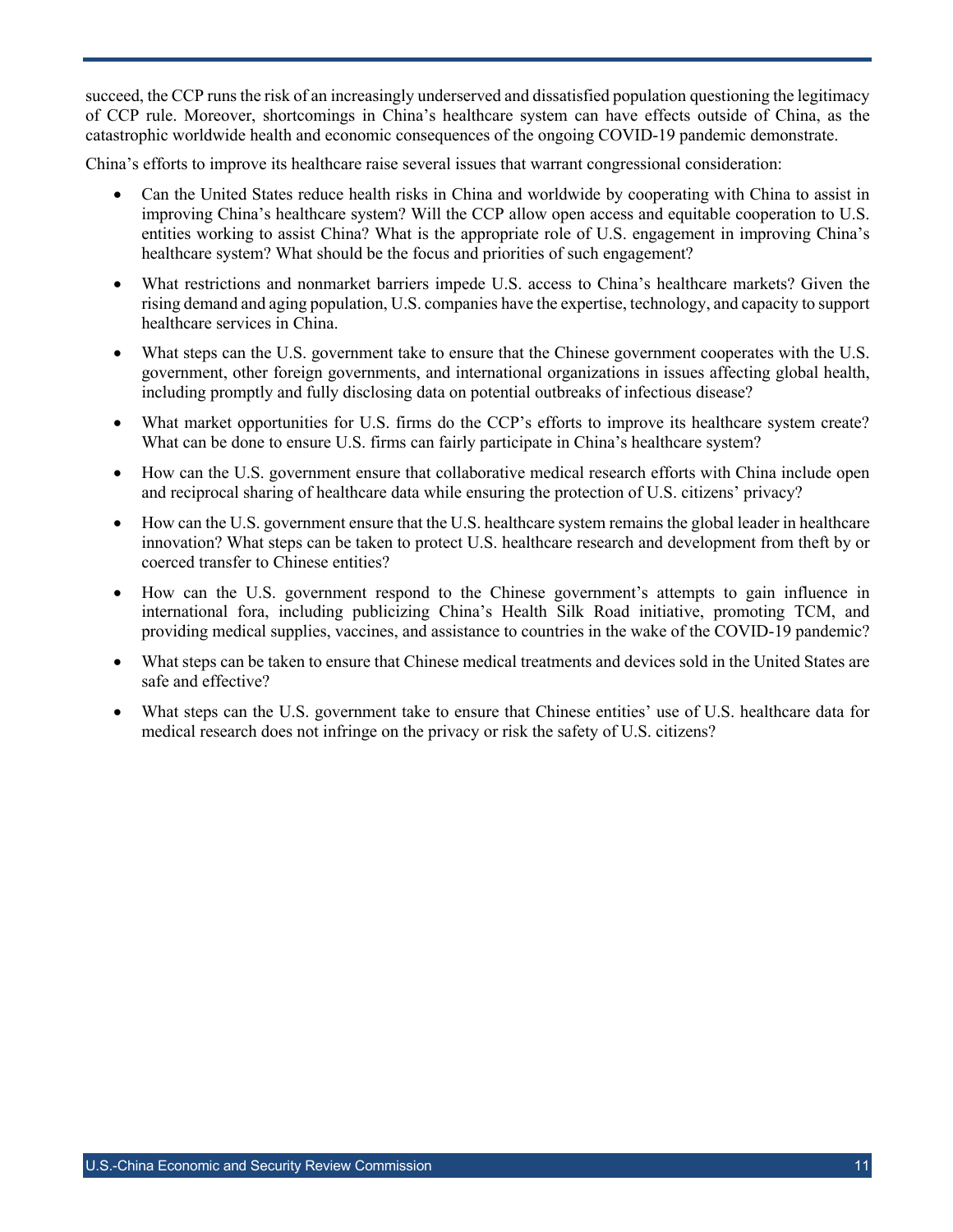## **Appendix: Healthy China 2030 Plan Major Targets**

| Campaign                                                                    | 2015 Baseline (if available)                                                                                                                                                                                                                                                                                                                                                   | 2030 Target                                                                                                                                                                                                                                                                                                                                                                                                                                                     |
|-----------------------------------------------------------------------------|--------------------------------------------------------------------------------------------------------------------------------------------------------------------------------------------------------------------------------------------------------------------------------------------------------------------------------------------------------------------------------|-----------------------------------------------------------------------------------------------------------------------------------------------------------------------------------------------------------------------------------------------------------------------------------------------------------------------------------------------------------------------------------------------------------------------------------------------------------------|
| Achieving longer<br>average life<br>expectancy                              | 76.4 years                                                                                                                                                                                                                                                                                                                                                                     | 79.0 years                                                                                                                                                                                                                                                                                                                                                                                                                                                      |
| Popularizing health<br>knowledge                                            | Health literacy level is 10 percent.                                                                                                                                                                                                                                                                                                                                           | Raise Chinese citizens' health literacy level<br>to at least 30 percent.                                                                                                                                                                                                                                                                                                                                                                                        |
| Improving the<br>healthcare system                                          | 2.2 (assistant) doctors per<br>1.<br>$1,000$ people.<br>Personal health expenditure<br>2.<br>accounts for 29.3 percent of total<br>health expenditure.                                                                                                                                                                                                                         | 1.<br>4.7 registered nurses per 1,000<br>people.<br>2.<br>3.0 (assistant) doctors per 1,000<br>people.<br>3.<br>Personal health expenditure should<br>account for about 25 percent of total health<br>expenditure.                                                                                                                                                                                                                                              |
| Implementing an<br>innovative medical<br>and health service<br>supply model | N/A                                                                                                                                                                                                                                                                                                                                                                            | Establish a "three-in-one" model for<br>prevention and control that integrates<br>professional health institutions, specialized<br>hospitals, and primary-level medical and<br>health institutions.                                                                                                                                                                                                                                                             |
| Expanding the<br>healthcare industry                                        | N/A                                                                                                                                                                                                                                                                                                                                                                            | The size of the healthcare industry should<br>reach 16 trillion RMB.                                                                                                                                                                                                                                                                                                                                                                                            |
| Strengthening<br>innovation in medical<br>technology                        | N/A                                                                                                                                                                                                                                                                                                                                                                            | Bring quality standards for medicine and<br>medical devices completely in line with<br>international standards.                                                                                                                                                                                                                                                                                                                                                 |
| Promoting a healthy<br>environment                                          | 76.7 percent of days have<br>$\mathbf{1}$ .<br>acceptable air quality in cities at<br>prefecture level and above.<br>66 percent of surface water<br>2.<br>quality is at or better than Class III<br>standards.                                                                                                                                                                 | Continued improvement in the<br>1.<br>number of acceptable air quality days.<br>Continued improvement in drinking<br>2.<br>water quality and consumer product safety.                                                                                                                                                                                                                                                                                           |
| Strengthening<br>comprehensive urban<br>and rural health                    | N/A                                                                                                                                                                                                                                                                                                                                                                            | 1.<br>All rural people will use sanitary<br>toilets.<br>2.<br>Increase the number of<br>healthy/sanitary cities to 50 percent, with full<br>coverage of provinces and autonomous<br>regions.                                                                                                                                                                                                                                                                    |
| Improving nutrition<br>and diets                                            | Incidence of adult obesity<br>1.<br>stunting among children five years<br>old or under is 8.1 percent from<br>2002-2012.<br>2.<br>Average daily salt intake is<br>10.5 grams.<br>Adult daily fat and oil intake<br>3.<br>is $42.1$ grams.<br>Average daily intake of<br>4.<br>added sugar is 30 grams.<br>Average daily intake of fruits<br>5.<br>and vegetables is 296 grams. | Reduce the incidence of adult obesity<br>$\mathbf{1}$ .<br>stunting among children five years old or<br>under to less than 5 percent.<br>2.<br>Reduce average daily salt intake to<br>less than 5 grams.<br>3.<br>Reduce adult daily fat and oil intake<br>to between 25 and 30 grams.<br>Reduce average daily intake of added<br>4.<br>sugar to less than 25 grams.<br>Increase average daily intake of<br>5.<br>fruits and vegetables to more than 500 grams. |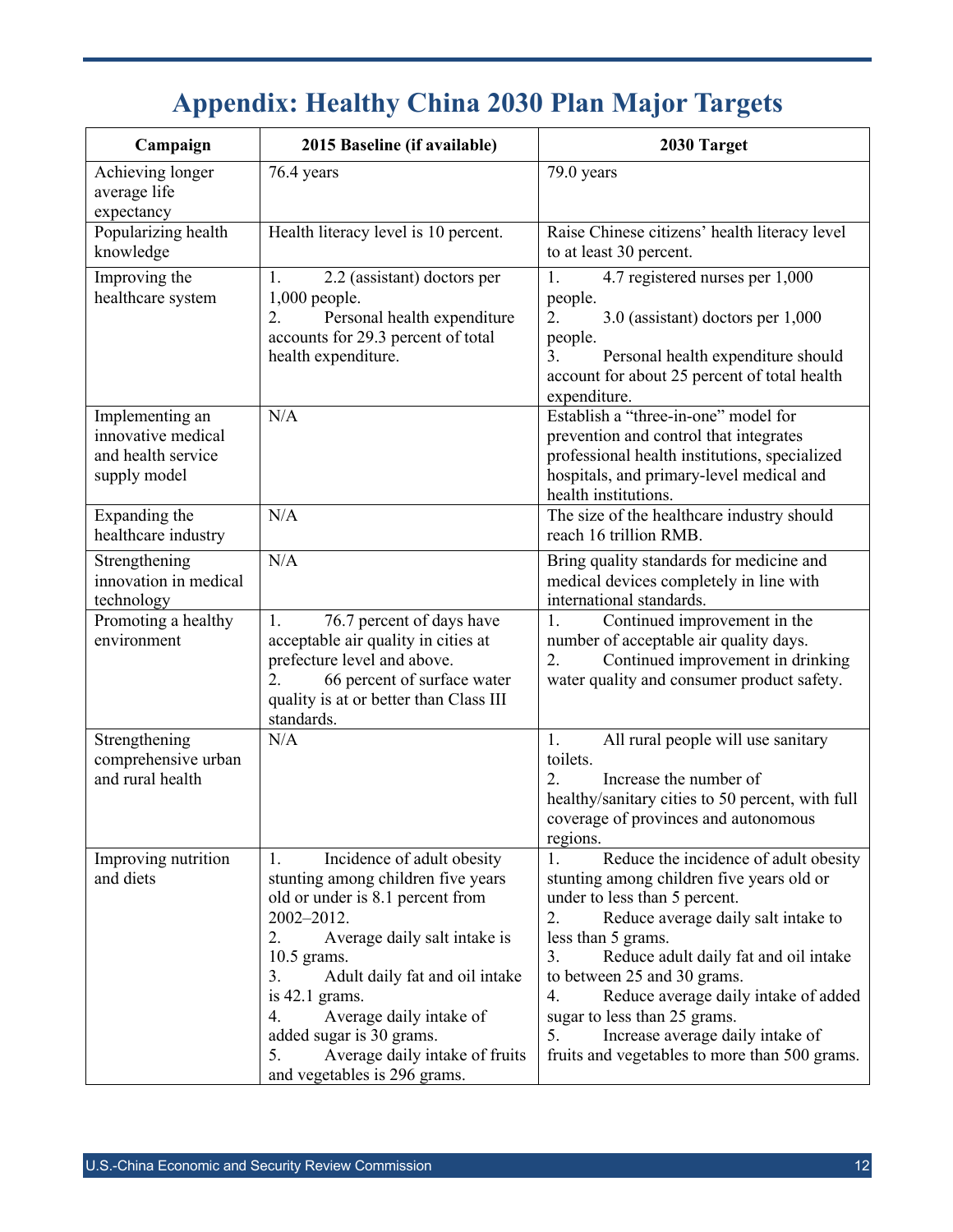| Implementing<br>nationwide fitness<br>programs     | 89.6 percent of the<br>1.<br>population meet national fitness<br>standards.<br>The proportion of people who<br>2.<br>engage in regular exercise is 33.9<br>percent.                                                                      | 1.<br>Increase the proportion of the<br>population that meets national fitness<br>standards to 92.17 percent.<br>Increase the proportion of people<br>2.<br>who engage in regular exercise to at least 40<br>percent.                                                                                                                                                        |
|----------------------------------------------------|------------------------------------------------------------------------------------------------------------------------------------------------------------------------------------------------------------------------------------------|------------------------------------------------------------------------------------------------------------------------------------------------------------------------------------------------------------------------------------------------------------------------------------------------------------------------------------------------------------------------------|
| Strengthening training<br>for healthy skills       | 1.6 sports instructors for<br>1.<br>every 1,000 people.<br>88 percent of rural villages<br>2.<br>have sports facilities.                                                                                                                 | Have 2.3 sports instructors for every<br>1.<br>$1,000$ people.<br>Build sports facilities in all<br>2.<br>remaining rural villages.                                                                                                                                                                                                                                          |
| Improving the public<br>fitness system             | N/A                                                                                                                                                                                                                                      | Build a three-tier system of public sports<br>facilities with 2.3 square meters per capita<br>and a 15-minute fitness circle in urban<br>communities.                                                                                                                                                                                                                        |
| Implementing tobacco<br>control                    | 1. The proportion of the population<br>protected by smoke-free regulations<br>is about 10 percent.<br>2. Percentage of the population over<br>age 15 that smokes is 27.7 percent.                                                        | Increase the proportion of the<br>1.<br>population protected by smoke-free<br>regulations to 80 percent.<br>Gradually realize a ban on smoking<br>2.<br>in public places.<br>3.<br>Reduce the percentage of smokers<br>over age 15 to 20 percent.                                                                                                                            |
| Promoting mental<br>health                         | Chinese citizens' mental<br>1.<br>health literacy rate is 12 percent.<br>2.<br>Chinese citizens sleep an<br>average of 6.5 hours per day.<br>China has 2.6 psychiatrists<br>3.<br>per 100,000 people.                                    | Raise Chinese citizens' mental health<br>1.<br>literacy to 30 percent.<br>2.<br>Increase the average hours Chinese<br>citizens sleep per day to between 7 and 8.<br>Increase the number of psychiatrists<br>3.<br>to 4.5 per 100,000 people.                                                                                                                                 |
| Improving women's<br>and children's health         | 1.<br>Infant mortality rate of 8.1<br>percent.<br>2.<br>Maternal mortality rate of<br>20.1/100,000.<br>3.<br>Anemia incidence among<br>pregnant women is 17.2 percent.<br>4.<br>The national prenatal<br>screening rate is 61.1 percent. | 1.<br>Reduce the infant mortality rate to 5<br>percent or lower.<br>2.<br>Reduce the maternal mortality rate to<br>12/100,000 or lower.<br>3.<br>Provide pregnant women with free<br>basic health services.<br>4.<br>Reduce anemia incidence among<br>pregnant women to under 10 percent.<br>Increase the national prenatal<br>5.<br>screening rate to more than 80 percent. |
| Improving family<br>planning service<br>management | Birth gender ratio of 113.5 males for<br>every 100 females.                                                                                                                                                                              | Achieve naturally balanced gender ratio at<br>birth.                                                                                                                                                                                                                                                                                                                         |
| Reducing mortality of<br>children under 5          | Child mortality rate of 10.7 percent.                                                                                                                                                                                                    | Achieve child mortality rate of 6.0 percent.                                                                                                                                                                                                                                                                                                                                 |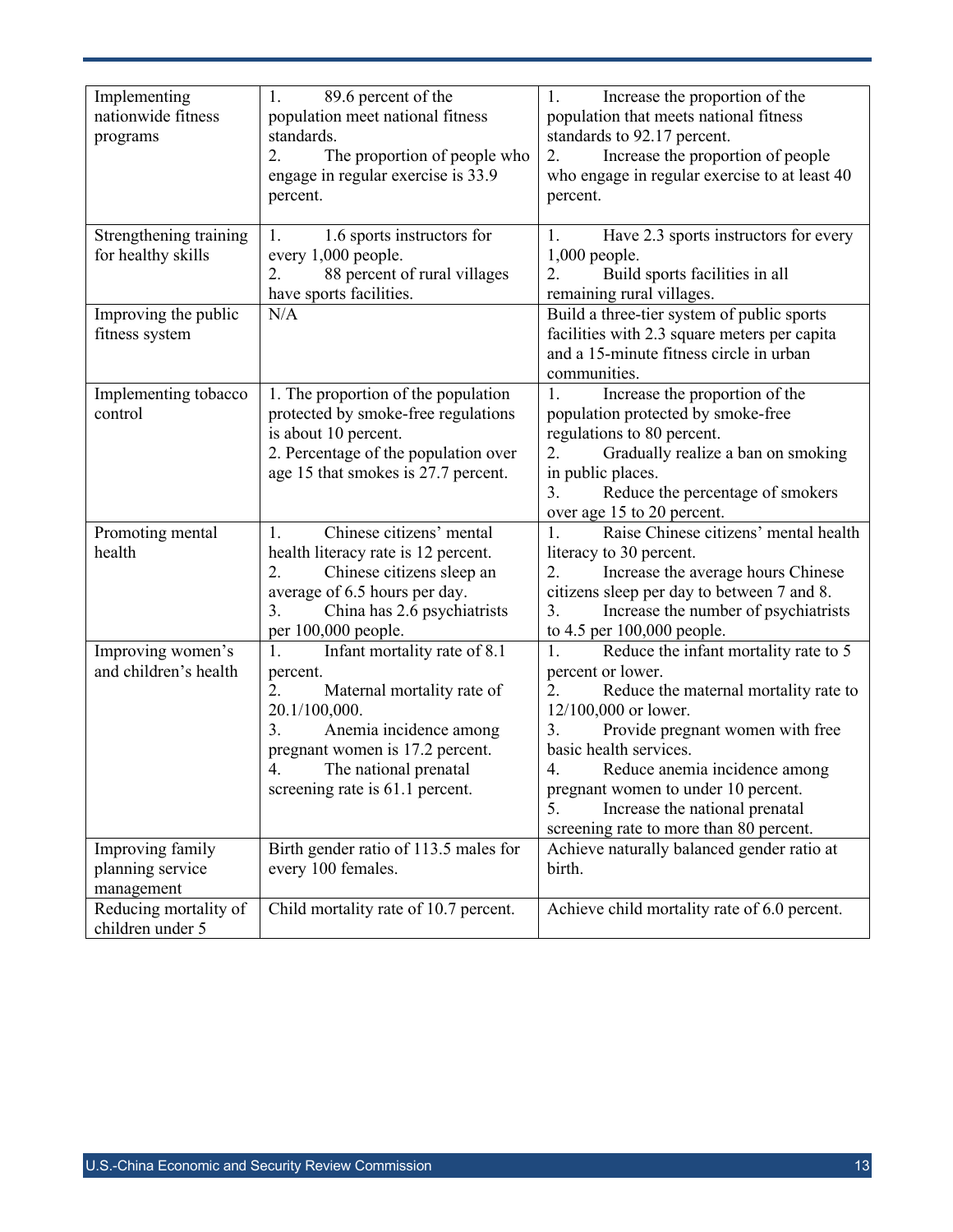| Improving health at<br>elementary and middle<br>schools  | Proportion of students that meet<br>national student health standards is<br>31.8 percent.                                                                                                                                                                                | Increase the proportion of students<br>1.<br>that meet national student health standards to<br>at least 60 percent.<br>More than 25 percent of students<br>2.<br>nationally are rated "excellent" by national<br>student health standards.<br>Significantly reduce the incidence of<br>3.<br>new myopia.<br>Students should have at least one<br>4.<br>hour of sports activity daily.<br>5.<br>Young people should master more<br>than one sports skill.<br>Complete compliance of school<br>6.<br>sports facilities.<br>Students participate in sports<br>7.<br>activities at least three times a week. |
|----------------------------------------------------------|--------------------------------------------------------------------------------------------------------------------------------------------------------------------------------------------------------------------------------------------------------------------------|----------------------------------------------------------------------------------------------------------------------------------------------------------------------------------------------------------------------------------------------------------------------------------------------------------------------------------------------------------------------------------------------------------------------------------------------------------------------------------------------------------------------------------------------------------------------------------------------------------|
| Improving dental<br>health                               | N/A                                                                                                                                                                                                                                                                      | Fewer than 25 percent of 12-year-old<br>children have cavities.                                                                                                                                                                                                                                                                                                                                                                                                                                                                                                                                          |
| Improving elderly<br>health                              | N/A                                                                                                                                                                                                                                                                      | Reduce the incidence of dementia in<br>1.<br>those aged 65 and older.<br>Increase the percentage of Tier 2<br>2.<br>hospitals with elderly medicine units to more<br>than 90 percent.<br>Increase the percentage of Tier 3<br>3.<br>hospitals with convalescence units to more<br>than 90 percent.                                                                                                                                                                                                                                                                                                       |
| Preventing early death<br>from major chronic<br>diseases | Major chronic diseases accounted for<br>19.1 percent of deaths in 2013.                                                                                                                                                                                                  | Early deaths from major chronic diseases<br>should be 30 percent below 2015 numbers.                                                                                                                                                                                                                                                                                                                                                                                                                                                                                                                     |
| Preventing<br>cardiovascular disease                     | Mortality rate from<br>1.<br>cardiovascular and cerebrovascular<br>disease of 238.4 per 100,000 people.<br>2.<br>Blood lipid testing rate for<br>people over 35 is 19.4 percent.<br>3. Knowledge of high blood<br>pressure among those over 30 is 47<br>percent in 2012. | Reduce the mortality rate from<br>1.<br>cardiovascular and cerebrovascular disease to<br>190.7 per 100,000 or below.<br>Increase the standard management<br>2.<br>rate for people with high blood pressure to<br>more than 70 percent.<br>Increase blood lipid testing rate for<br>3.<br>people over 35 to more than 35 percent.<br>Increase knowledge of high blood<br>4.<br>pressure among those over 30 to at least 65<br>percent.                                                                                                                                                                    |
| Preventing and<br>treating cancer                        | Overall five-year survival rate for<br>cancer patients is 40.5 percent.                                                                                                                                                                                                  | Increase the overall five-year survival rate for<br>cancer patients to at least 46.6 percent.                                                                                                                                                                                                                                                                                                                                                                                                                                                                                                            |
| Preventing chronic<br>respiratory disease                | Mortality rate from chronic<br>respiratory diseases in those aged 70<br>and younger is 10.2 per 100,000.                                                                                                                                                                 | Reduce the mortality rate from chronic<br>respiratory diseases in those aged 70 and<br>younger to 8.1 per 100,000.                                                                                                                                                                                                                                                                                                                                                                                                                                                                                       |
| Treating diabetes                                        | 1.<br>Standard management rate<br>for diabetes patients is 50 percent.<br>2.<br>Diabetes knowledge among<br>those over $18$ is $36.1$ percent.                                                                                                                           | 1.<br>Increase the standard management<br>rate for diabetes patients to at least 70<br>percent.<br>Increase diabetes knowledge among<br>2.<br>those over 18 to more than 60 percent.                                                                                                                                                                                                                                                                                                                                                                                                                     |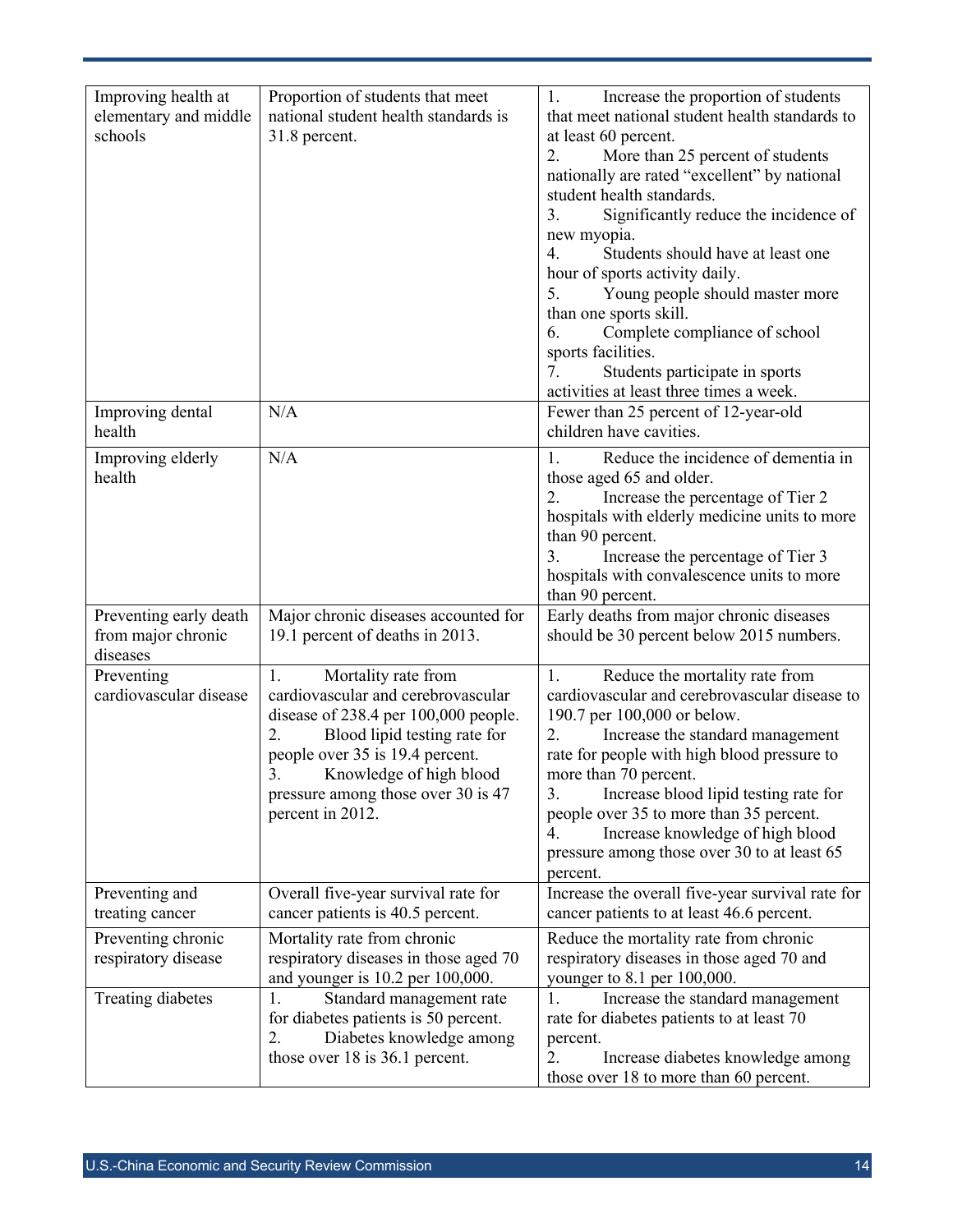| Preventing infectious<br>disease       | 37,600 annual schistosomiasis cases. | Reduce incidence of Hepatitis B<br>1.<br>among children under age 5 to 0.5 percent.<br>Completely eliminate<br>schistosomiasis. |
|----------------------------------------|--------------------------------------|---------------------------------------------------------------------------------------------------------------------------------|
| Promoting road traffic   N/A<br>safety |                                      | Reduce road-related deaths per 10,000<br>vehicles by 30 percent.                                                                |

*Note:* Where baseline figures for 2015 are not available, they have been substituted with baseline data from the closest available year. *Source:* Various.120

### **Endnotes**

- <sup>1</sup> China National Health Commission, *Statistical Report on China's Health Care Development in 2019* (2019 年我国卫生健康事业发展统 计公报), June 6, 2020. Translation. *http://www.nhc.gov.cn/guihuaxxs/s10748/202006/ebfe31f24cc145b198dd730603ec4442.shtml*; China National Health Commission, *Statistical Report on China's Health Care Development in 2010* (2010 年我国卫生事业发展统计 公报), April 29, 2011. Translation. *http://www.nhc.gov.cn/mohwsbwstjxxzx/s7967/201104/51512.shtml*.
- <sup>2</sup> China National Health Commission, *Statistical Report on China's Health Care Development in 2019* (2019 年我国卫生健康事业发展统 计公报), June 6, 2020. Translation. *http://www.nhc.gov.cn/guihuaxxs/s10748/202006/ebfe31f24cc145b198dd730603ec4442.shtml*; China National Health Commission, *Statistical Report on China's Health Care Development in 2010* (2010 年我国卫生事业发展统计 公报), April 29, 2011. Translation. *http://www.nhc.gov.cn/mohwsbwstjxxzx/s7967/201104/51512.shtml*.
- <sup>3</sup> China National Health Commission, *Statistical Report on China's Health Care Development in 2019* (2019 年我国卫生健康事业发展统 计公报), June 6, 2020. Translation. *http://www.nhc.gov.cn/guihuaxxs/s10748/202006/ebfe31f24cc145b198dd730603ec4442.shtml*; China National Health Commission, *Statistical Report on China's Health Care Development in 2010* (2010 年我国卫生事业发展统计 公报), April 29, 2011. Translation. http://www.nhc.gov.cn/mohwsbwstjxxzx/s7967/201104/51512.shtml.<br><sup>4</sup> International Diabetes Federation, "IDF Western Pacific Members: China," May 14, 2020. https://idf.org/our-network/regio
- *members/western-pacific/members/101-china.html*; Hu Yiwei, "China's Diabetes Epidemic in Charts," *China Global Television Network*, November 14, 2019. *https://news.cgtn.com/news/2019-11-14/China-s-diabetes-epidemic-in-charts-LC60vrsOv6/index.html*; *Xinhua*, "There Are 270 Million Hypertension Patients in China, How Should We Stabilize Our Blood Pressure?" (我国高血压患者 2.7 亿 该如何稳住我们的血压?), October 24, 2019. Translation. *http://www.xinhuanet.com/politics/2019-10/24/c\_1125147069.htm*.
- <sup>5</sup> Maigeng Zhou et al., "Mortality, Morbidity, and Risk Factors in China and Its Provinces, 1990-2017: A Systematic Analysis for the Global Burden of Disease Study 2017," *Lancet*, June 24, 2019, 1151. *https://www.thelancet.com/journals/lancet/article/PIIS0140- 6736(19)30427-1/fulltext.*
- <sup>6</sup> Karen Eggleston, "Healing One-Fifth of Humanity: Progress and Challenges for China's Health System," *Milkin Institute Review*, October 28, 2019. *https://www.milkenreview.org/articles/healing-one-fifth-of-humanity.*
- <sup>7</sup> U.S.-China Economic and Security Review Commission, *Hearing on China's Evolving Healthcare Ecosystem: Challenges and Opportunities*, written testimony of Karen Eggleston, May 7, 2020, 7–8; Sidney Leng, "China's Fragmented Health Care System under Increasing Pressure as Nation Rapidly Ages," *South China Morning Post*, June 11, 2019. *https://www.scmp.com/economy/chinaeconomy/article/3013976/chinas-fragmented-health-care-system-under-increasing*; Sui-Lee Wee, "China's Health Care Crisis: Lines before Dawn, Violence, and 'No Trust,'" *New York Times*, September 30, 2018. *https://www.nytimes.com/2018/09/30/business/chinahealth-care-doctors.html*.
- <sup>8</sup> U.S.-China Economic and Security Review Commission, *Hearing on China's Evolving Healthcare Ecosystem: Challenges and Opportunities*, written testimony of Karen Eggleston, May 7, 2020, 6; Karen Eggleston, "Healing One-Fifth of Humanity: Progress and Challenges for China's Health System," *Milken Institute Review*, October 28, 2019. *https://www.milkenreview.org/articles/healing-onefifth-of-humanity.*
- 9 Chee-Ruey Hsieh and Chengxiang Tang, "The Multi-Tiered Medical Education System and Its Influence on the Health Care Market— China's Flexner Report," *Human Resources for Health* 17 (2019). *https://human-resourceshealth.biomedcentral.com/articles/10.1186/s12960-019-0382-4*.
- <sup>10</sup> Shuang Wang et al., "General Practitioner Education Reform in China: Most Undergraduate Medical Students Do Not Choose General Practitioner as a Career under the 5+3 Model," *Health Professions Education*, 4:2 (June 2018) 127–132. *https://reader.elsevier.com/reader/sd/pii/S2452301116301237?token=84D3B9835B53E286A2027DBA5489FABCFDBC286A15ACC31*
- *AB5EF3E48A59175A3FDD06F1A0FA3BDBD18A2D6C317AD46E3*. 11 Siqing Lian et al., "Training Pathways to Working as a General Practitioner in China," *Family Medicine* 51:3 (March 2019): 262–270. *https://journals.stfm.org/media/2178/fetters-2018-0101.pdf*. 12 Siqing Lian et al., "Training Pathways to Working as a General Practitioner in China," *Family Medicine* 51:3 (March 2019): 262–270.
- *https://journals.stfm.org/media/2178/fetters-2018-0101.pdf*. 13 China National Health Commission, *Statistical Report on China's Health Care Development in 2019* (2019 年我国卫生健康事业发展
- 统计公报), June 6, 2020. Translation. *http://www.nhc.gov.cn/guihuaxxs/s10748/202006/ebfe31f24cc145b198dd730603ec4442.shtml*; China National Health Commission, *Statistical Report on China's Health Care Development in 2010* (2010 年我国卫生事业发展统计 公报), April 29, 2011. Translation. *http://www.nhc.gov.cn/mohwsbwstjxxzx/s7967/201104/51512.shtml.*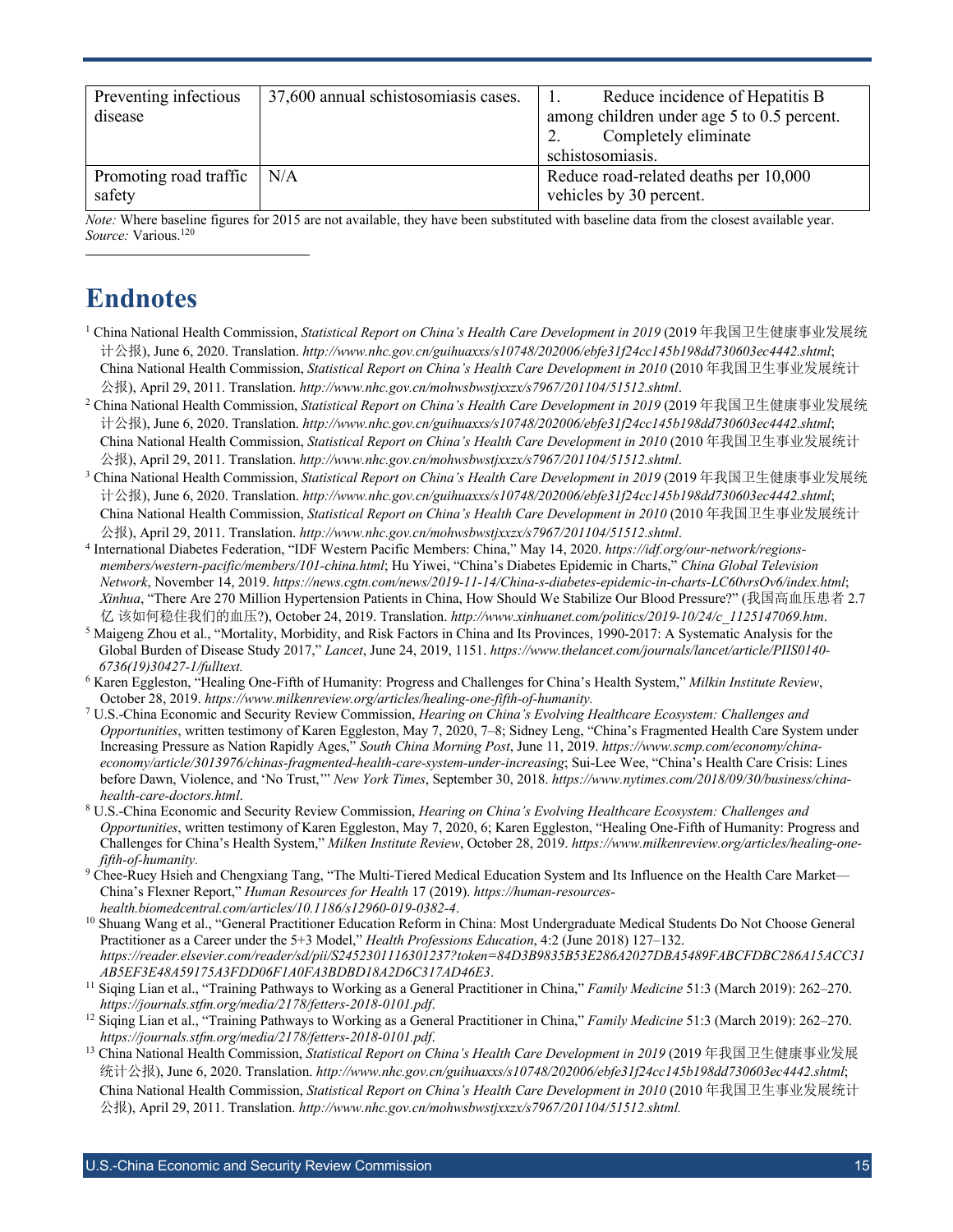- <sup>14</sup> China National Health Commission, *Statistical Report on China's Health Care Development in 2019* (2019 年我国卫生健康事业发展 统计公报), June 6, 2020. Translation. *http://www.nhc.gov.cn/guihuaxxs/s10748/202006/ebfe31f24cc145b198dd730603ec4442.shtml.*
- <sup>15</sup> China National Health Commission, *Statistical Report on China's Health Care Development in 2019* (2019 年我国卫生健康事业发展 统计公报), June 6, 2020. Translation. *http://www.nhc.gov.cn/guihuaxxs/s10748/202006/ebfe31f24cc145b198dd730603ec4442.shtml.*

<sup>16</sup> United Nations Population Division, "World Population Prospects 2019." *https://population.un.org/wpp/DataQuery/*.

- <sup>17</sup> World Bank, "Life Expectancy at Birth, Total (Years) China." *https://data.worldbank.org/indicator/SP.DYN.LE00.IN?locations=CN.*
- <sup>18</sup> Wang Junping and Dong Rui, "Develop Nursing Insurance, Expand Service Provision"(发展护理保险 扩大服务供给), *People's Daily*, November 22, 2019. Translation. *http://industry.people.com.cn/n1/2019/1122/c413883-31468826.html*.
- <sup>19</sup> Yan Yan et al., "Current Awareness of Palliative Care in China," *Lancet*, March 1, 2020. *https://www.thelancet.com/journals/langlo/article/PIIS2214-109X(20)30006-1/fulltext*.
- <sup>20</sup> Jiahui Zhang et al., "Long-Term Care Workforce Issues," in Elena Glinskaya and Zhanlian Feng, eds., "Options for Aged Care in China: Building an Efficient and Sustainable Aged Care System," *World Bank Group*, 2018, 285–298. *https://documents.worldbank.org/en/publication/documents-reports/documentdetail/171061542660777579/options-for-aged-care-inchina-building-an-efficient-and-sustainable-aged-care-system*.
- <sup>21</sup> Zhanlian Feng et al., "Long-Term Care System for Older Adults in China: Policy Landscape, Challenges, and Future Prospects," *Lancet* 395 (October 24, 2020):1365. *https://www.thelancet.com/journals/lancet/article/PIIS0140-6736(20)32136-X/fulltext*; Qingjun Zeng et al., "Comparison of the Measurement of Long-Term Care Costs between China and Other Countries: A Systematic Review of the Last Decade," *Healthcare* 8:117 (April 1, 2020): 1.
- <sup>22</sup> Fengyue Li and Junko Otani, "Financing Elderly People's Long-Term Care Needs: Evidence from China," *International Journal of Health Planning and Management* 33:2 (April–June 2018): 480–483. *https://onlinelibrary.wiley.com/doi/full/10.1002/hpm.2488*; Zhanlian Feng et al., "Long-Term Care System for Older Adults in China: Policy Landscape, Challenges, and Future Prospects," *Lancet*  395 (October 24, 2020).
- <sup>23</sup> Zhang Wenli and Yu Yan, "How the One-Child Policy Heightens China's Aging Crisis," *Sixth Tone*, July 17, 2017. *https://www.sixthtone.com/news/1000528/how-the-one-child-policy-heightens-chinas-aging-crisis*; Jieyu Liu, "Ageing in Rural China: Migration and Care Circulation," *Journal of Chinese Sociology*, June 3, 2016. *https://journalofchinesesociology.springeropen.com/articles/10.1186/s40711-016-0030-5*.
- <sup>24</sup> Du Peng, "Long-Term Care for Older Persons in China," *UN Economic and Social Commission for Asia and the Pacific Social Development Division Working Paper Series*, 2015.
- <sup>25</sup> Yumei Zhu and August Österle, "China's Policy Experimentation on Long-Term Care Insurance: Implications for Access," International *Journal of Health Planning and Management* 34 (July 25, 2019): 1661–1674. *https://onlinelibrary.wiley.com/doi/epdf/10.1002/hpm.2879*.
- <sup>26</sup> National Chinese Medical Administration Office, *Notice Regarding Strengthening Elder Care Services Work* (关于加强老年护理服务 工作的通知), December 2019. Translation. *http://www.gov.cn/xinwen/2019-12/26/content* 5464161.htm; Medical Administration and Hospital Authority, *Policy Explanation on "Notice on Implementing Elder Care Needs Assessment and Standardized Service Work" and "Notice on Strengthening Medical Care Worker Training and Standardized Management Work,"* August 26, 2019. *http://www.nhc.gov.cn/yzygj/s7652/201908/4deb17fd9a3c486c8dc6462288d29c19.shtml*.
- <sup>27</sup> Yuhan Lu, Youhui Gu, and Wenhua Yu, "Hospice and Palliative Care in China: Development and Challenges," *Asia-Pacific Journal of Oncology Nursing* 5:1 (Jan–Mar 2018): 26–32. *https://www.ncbi.nlm.nih.gov/pmc/articles/PMC5763435/*.
- <sup>28</sup> *Xinhua*, "National Hospice Care Services Are Developing Rapidly, Last Year 283,000 Patients Received Care" (全国安宁疗护服务快
- 速发展 去年已服务患者 28.3 万人), June 3, 2019. Translation. http://www.xinhuanet.com/2019-06/03/c\_1124578776.htm.<br><sup>29</sup> Xinhua, "Every Year 3.8 Million New People Develop Cancer, What Else Can I Do to Prevent or Control It?" (每年新发癌症病
- <sup>万</sup> 防癌控癌我们还能做什么?), August 26, 2019. Translation. *http://www.xinhuanet.com/local/2019-08/26/c\_1124923004.htm*. 30 Yan Yan et al., "Current Awareness of Palliative Care in China," *Lancet*, March 1, 2020. *https://www.thelancet.com/journals/langlo/article/PIIS2214-109X(20)30006-1/fulltext*; *Xinhua*, "National Hospice Care Services Are Developing Rapidly, Last Year 283,000 Patients Received Care" (全国安宁疗护服务快速发展 去年已服务患者 28.3 万人), June 3,
- 2019. Translation. *http://www.xinhuanet.com/2019-06/03/c\_1124578776.htm*. 31 China National Health Commission, *Statistical Report on China's Health Care Development in 2019* (2019 年我国卫生健康事业发展 统计公报), June 6, 2020. Translation. *http://www.nhc.gov.cn/guihuaxxs/s10748/202006/ebfe31f24cc145b198dd730603ec4442.shtml*; China National Health Commission, *Statistical Report on China's Health Care Development and Family Planning in 2015* (2015 年我 国卫生健康事业发展统计公报), July 21, 2016. Translation. *http://www.gov.cn/xinwen/2016-07/21/content\_5093411.htm*; *Health Affairs*, "National Health Spending Growth Increases in 2018 Driven by Private Insurance and Medicare Spending," December 5, 2019*. https://www.healthaffairs.org/do/10.1377/hblog20191205.472512/full/*; Organization for Economic Cooperation and Development, "Health Expenditure." *https://www.oecd.org/els/health-systems/healthexpenditure.htm#:~:text=OECD%20spending%20on%20health%20as,2019%2C%20updated%20in%20November%202019.*

 $32$  Zhang Yuhui, "Zhang Yuhui: Public Health Should Be Guaranteed as a Fiscal Priority for Central and Local Governments" (张毓辉:应

确保卫生投入在中央和地方财政中的优先地位), *Sina*, March 6, 2020. Translation. *https://finance.sina.com.cn/china/gncj/2020-03- 06/doc-iimxxstf6984248.shtml*.

<sup>33</sup> State Council, *State Council General Office Notice on the Reform Plan for the Division of Fiscal Authority and Healthcare Expenditure Responsibilities* (国务院办公厅关于印发医疗卫生领域中央与地方财政事权和支出责任划分改革方案的通知), July 19, 2018. Translation. *http://www.gov.cn/zhengce/content/2018-08/13/content\_5313489.htm.*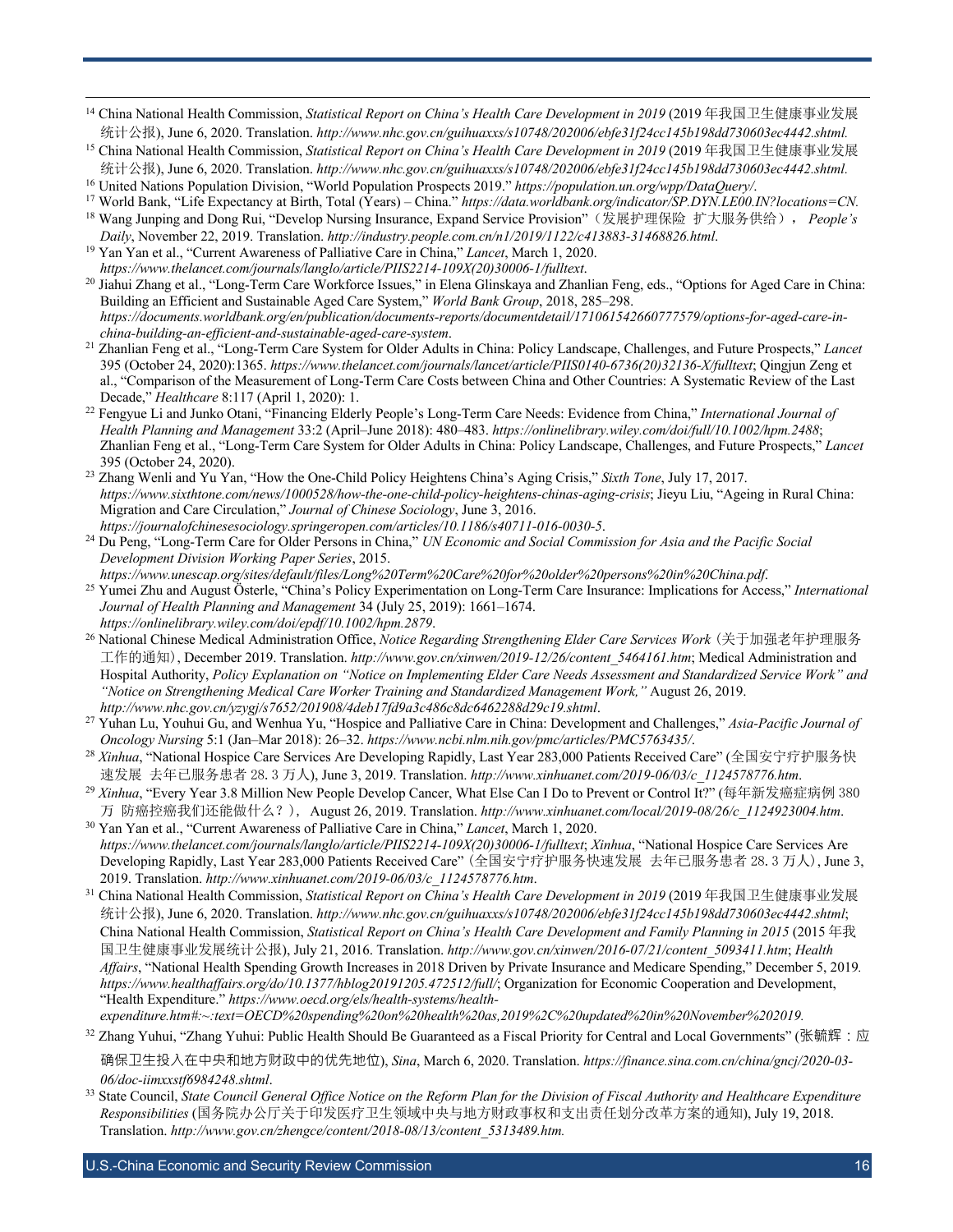<sup>34</sup> Liu Kun, "State Council Report on the Distribution and Use of Healthcare and Public Health Funding" (国务院关于财政医疗卫生资金 分配和使用情况的报告), *China National People's Congress*, December 24, 2018. Translation.

*http://www.npc.gov.cn/npc/c10134/201812/70d2d6a4cc0d400a9aee8decd735c924.shtml*. 35 China National Health Commission, *Statistical Report on China's Health Care Development in 2019* (2019 年我国卫生健康事业发展 统计公报), June 6, 2020. Translation. *http://www.nhc.gov.cn/guihuaxxs/s10748/202006/ebfe31f24cc145b198dd730603ec4442.shtml*; China National Health Commission, *Statistical Report on China's Health Care Development in 2018* (2018 年我国卫生健康事业发展 统计公报), May 22, 2019. Translation. *http://www.nhc.gov.cn/guihuaxxs/s10748/201905/9b8d52727cf346049de8acce25ffcbd0.shtml*; China National Health Commission, *Statistical Report on China's Health Care Development in 2017* (2017 年我国卫生健康事业发展 统计公报), June 12, 2018. Translation. *http://www.nhc.gov.cn/guihuaxxs/s10743/201806/44e3cdfe11fa4c7f928c879d435b6a18.shtml*; China National Health Commission, *Statistical Report on China's Health Care Development and Family Planning in 2015* (2015 年我 国卫生健康事业发展统计公报), July 21, 2016. Translation. *http://www.gov.cn/xinwen/2016-07/21/content\_5093411.htm*; China National Health Commission, *2014 Statistical Report on China's Health Care and Family Planning Development in 2014* (2014 年我国 卫生和计划生育事业发展统计公报), November 5, 2015. Translation.

*http://www.nhc.gov.cn/guihuaxxs/s10742/201511/191ab1d8c5f240e8b2f5c81524e80f19.shtml*; China National Bureau of Statistics, *Explanation of Important Statistics* (主要统计指标解释). Translation. *http://www.stats.gov.cn/tjsj/ndsj/2019/html/zb22.htm.*

- <sup>36</sup> Center for Strategic and International Studies China Power Project, "Is China's Health Care Meeting the Needs of Its People?" *https://chinapower.csis.org/china-health-care-quality/.*
- <sup>37</sup> China State Council, *State Council Opinions on the Integration of the Urban and Rural Basic Insurance Systems* (国务院关于整合城乡
- 居民基本医疗保险制度的意见). January 12, 2016. Translation. http://www.gov.cn/zhengce/content/2016-01/12/content\_10582.htm.<br><sup>38</sup> U.S.-China Economic and Security Review Commission, *Hearing on China's Evolving Healthcare Ecosystem: C Opportunities*, written testimony of Karen Eggleston, May 7, 2020, 8; *Xinhua*, "Integration of Urban and Rural Residents Health Insurance Will Make the Guarantee System More Equal" (整合城乡居民医保,让保障制度更公平), July 27, 2018. Translation. *http://www.xinhuanet.com/2018-07/27/c\_1123183690.htm*; China State Council, *State Council Opinions on the Integration of the Urban and Rural Basic Insurance Systems* (国务院关于整合城乡居民基本医疗保险制度的意见), January 12, 2016. Translation.
- *http://www.gov.cn/zhengce/content/2016-01/12/content\_10582.htm*. 39 China National Healthcare Security Administration, *Short Statistical Report on the Development of Medical Security Institutions in 2019*
- (2019年医疗保障事业发展统计快报), March 30, 2020. Translation. http://www.nhsa.gov.cn/art/2020/3/30/art\_7\_2930.html.<br><sup>40</sup> China National Health Commission, Statistical Report on China's Health Care Development in 2019 (2019年我国卫生健康事业发展 统计公报), June 6, 2020. Translation. *http://www.nhc.gov.cn/guihuaxxs/s10748/202006/ebfe31f24cc145b198dd730603ec4442.shtml*; Centers for Medicare and Medicaid Services, *National Health Expenditure Data 2018 Highlights*.
- *https://www.cms.gov/files/document/highlights.pdf*. 41 China National Health Commission, *Statistical Report on China's Health Care Development in 2019* (2019 年我国卫生健康事业发展 统计公报), June 6, 2020. Translation. *http://www.nhc.gov.cn/guihuaxxs/s10748/202006/ebfe31f24cc145b198dd730603ec4442.shtml*; World Bank, "GDP Per Capita."
- <sup>42</sup> China National Health Commission, *Statistical Report on China's Health Care Development in 2019* (2019 年我国卫生健康事业发展 统计公报), June 6, 2020. Translation. *http://www.nhc.gov.cn/guihuaxxs/s10748/202006/ebfe31f24cc145b198dd730603ec4442.shtml.*
- <sup>43</sup> Rong Yi and Sharon Huang, "China's Commercial Health Insurance Market," *Asian Insurance Review*, March 2019. *https://www.asiainsurancereview.com/Magazine/ReadMagazineArticle/aid/41884/SharedCode/0A5C27/China-s-commercial-healthinsurance-market/1*; Gabriel Wildau, "Wealthy Chinese Spur Booming \$78bn Health Insurance Industry," *Financial Times*, January 8, 2019. *https://www.ft.com/content/2e3e9af6-fd10-11e8-aebf-99e208d3e521*. 44 China Banking and Insurance Regulatory Commission via CEIC database.
- 
- <sup>45</sup> Joseph D. Tucker et al., "Rebuilding Patient-Physician Trust in China," *Lancet* 388 (August 20, 2016): 755. *https://www.thelancet.com/journals/lancet/article/PIIS0140-6736(16)31362-9/fulltext*; Sui-Lee Wee, "China's Health Care Crisis: Lines before Dawn, Violence, and 'No Trust,'" *New York Times*, September 30, 2018. *https://www.nytimes.com/2018/09/30/business/chinahealth-care-doctors.html*.
- <sup>46</sup> Cheris Shun-ching Chan and Zelin Yao, "A Market of Distrust: Toward a Cultural Sociology of Unofficial Exchanges between Patients and Doctors in China," *Theory and Society* 47 (2018): 737–772.
- <sup>47</sup> Susan Rose-Ackerman and Yingqi Tan, "Corruption in the Procurement of Pharmaceuticals and Medical Equipment in China: The Incentives Facing Multinationals, Domestic Firms and Hospital Officials," *Pacific Basin Law Journal* 32:1 (2015):1–54; Yu Zeyuan, "Medical Corruption: A Tough Ailment to Treat," *ThinkChina*, January 6, 2020. *https://www.thinkchina.sg/medical-corruption-toughailment-treat*.
- <sup>48</sup> Susan Rose-Ackerman and Yingqi Tan, "Corruption in the Procurement of Pharmaceuticals and Medical Equipment in China: The Incentives Facing Multinationals, Domestic Firms and Hospital Officials," *Pacific Basin Law Journal*, 32:1 (2015): 1–54; Yu Zeyuan, "Medical Corruption: A Tough Ailment to Treat," *ThinkChina*, January 6, 2020. *https://www.thinkchina.sg/medical-corruption-toughailment-treat*.
- <sup>49</sup> Richard L. Cassin, "China Fines GSK \$490 Million for Bribery," *FCPA Blog*, September 19, 2014. *https://fcpablog.com/2014/9/19/china-fines-gsk-490-million-for-bribery/*.
- <sup>50</sup> U.S. Securities and Exchange Commission, *SEC Charges Cardinal Health with FCPA Violations*, February 28, 2020. *https://www.sec.gov/news/press-release/2020-48*.
- <sup>51</sup> Pfizer Inc., *Form 10-Q*, November 16, 2020, 41. *https://investors.pfizer.com/financials/sec-filings/sec-filings-*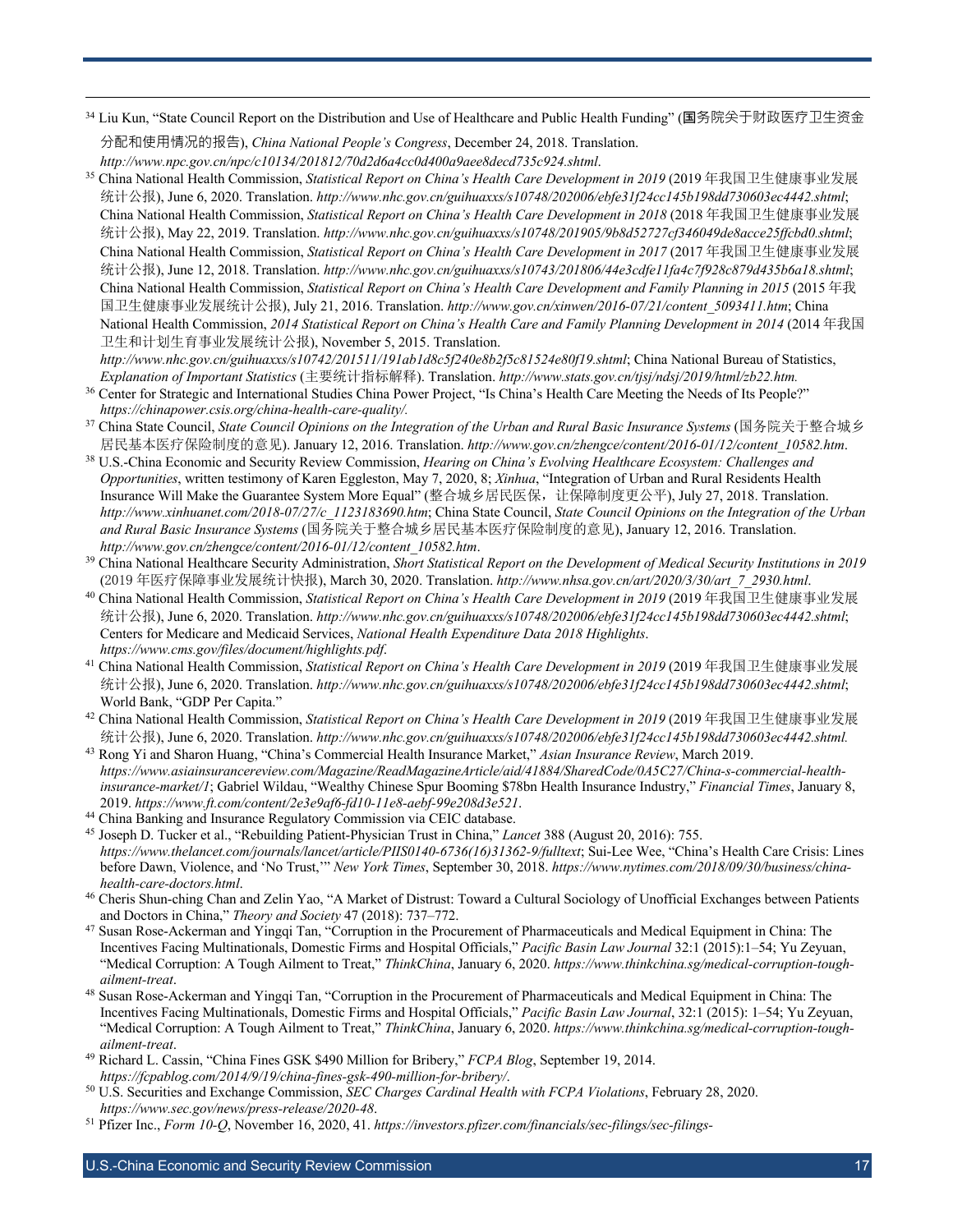- *details/default.aspx?FilingId=14483915*. 52 Chinese Medical Doctor Association, "White Paper on the Professional Status of Chinese Physicians" (中国医师执业状况白皮书), December 2017, 25. Translation.
- <sup>53</sup> Mandy Zuo, "China's New Graduates Earn US\$588 a Month … Less than the Cost of an iPhone," *South China Morning Post*, June 14, 2017. *https://www.scmp.com/news/china/society/article/2098225/chinas-new-graduates-earn-us588-month-less-cost-iphone*; Ni Dandan, "Why China's Young Doctors Want Out of the System," *Sixth Tone*, January 11, 2019. *https://www.sixthtone.com/news/1003446/whychinas-young-doctors-want-out-of-the-system*.
- <sup>54</sup> Joseph D. Tucker et al., "Rebuilding Patient-Physician Trust in China," *Lancet* 388 (August 20, 2016): 755. *https://www.thelancet.com/journals/lancet/article/PIIS0140-6736(16)31362-9/fulltext.*
- <sup>55</sup> *Xinhua*, "Chinese Public Hospitals Receive Increasing Government Funds," June 14, 2019. *http://www.chinadaily.com.cn/a/201906/14/WS5d03bfd8a3103dbf1432853d.html*.
- <sup>56</sup> Jianwei Shi et al., "Moving towards a Better Path? A Mixed-Method Examination of China's Reforms to Remedy Medical Corruption from Pharmaceutical Firms," *BMJ*, BMJ Open 2018;8:e018513. doi: 10.1136/bmjopen-2017-018513; Jin Xu et al., "Reforming Public Hospital Financing in China: Progress and Challenges," *BMJ* 365 (2019): 14015.
- <sup>57</sup> Jianwei Shi et al., "Moving towards a Better Path? A Mixed-Method Examination of China's Reforms to Remedy Medical Corruption from Pharmaceutical Firms," *BMJ*, BMJ Open 2018;8:e018513. doi: 10.1136/bmjopen-2017-018513.
- <sup>58</sup> Benesch, "China Introduces New Health Care Sector Anti-Corruption Regulations," February 2014. *https://www.beneschlaw.com/resources/china-introduces-new-health-care-sector-anti-corruption-regulations.html*.
- <sup>59</sup> China's National Health and Family Planning Commission, *Notice on Regulations on Establishing Bad Records of Commercial Bribery in the Field of Pharmaceutical Purchase and Sale* (国家卫生计生委印发《关于建立医药购销领域商业贿赂不良记录的规定》的通 知), Article 7, 2013. Translation; Sherry Tao, "Anti-Bribery Battle in China's Healthcare Industry and the New Blacklisting Rules: A Treatment with Side Effects (China)," *ACC Docket*, March 1, 2015. *https://www.acc.com/resource-library/anti-bribery-battle-chinashealthcare-industry-and-new-blacklisting-rules*.
- <sup>60</sup> Alexandra Stevenson and Sui-Lee Wee, "Bribes and Backdoor Deals Help Foreign Firms Sell to China's Hospitals," *New York Times*, June 14, 2019. *https://www.nytimes.com/2019/06/14/business/china-ge-siemens-bribery-medical-devices.html*.
- <sup>61</sup> Cang Wei, "Doctor Suspended, Under Investigation after Kickback Accusation," *China Daily*, May 21, 2019. *http://www.chinadaily.com.cn/a/201905/21/WS5ce3f51ca3104842260bcef1.html*.
- <sup>62</sup> Xinhua, "Doctor at First Affiliated Hospital of Soochow University Reported for Accepting Bribes, Dismissed and Expelled from Party" (苏大附一院遭举报吃回扣医生违纪 被免职并开除党籍), July 6, 2019. Translation. *http://www.xinhuanet.com/legal/2019- 07/06/c\_1124718571.htm*.
- <sup>63</sup> Jianwei Shi et al., "Moving towards a Better Path? A Mixed-Method Examination of China's Reforms to Remedy Medical Corruption from Pharmaceutical Firms," *BMJ*, BMJ Open 2018;8:e018513. doi: 10.1136/bmjopen-2017-018513.
- <sup>64</sup> Jianwei Shi et al., "Moving towards a Better Path? A Mixed-Method Examination of China's Reforms to Remedy Medical Corruption from Pharmaceutical Firms," *BMJ*, BMJ Open 2018;8:e018513. doi: 10.1136/bmjopen-2017-018513.
- <sup>65</sup> China State Council, *State Council Issues Outline of Healthy China 2030 Plan* (中共中央 国务院印发《"健康中国 2030"规划纲要》), October 25, 2016*. http://www.gov.cn/zhengce/2016-10/25/content\_5124174.htm.*
- <sup>66</sup> China State Council, *State Council Issues Outline of Healthy China 2030 Plan* (中共中央 国务院印发《"健康中国 2030"规划纲要》), October 25, 2016*. http://www.gov.cn/zhengce/2016-10/25/content\_5124174.htm.*
- <sup>67</sup> China State Council, *State Council Issues Outline of Healthy China 2030 Plan* (中共中央 国务院印发《"健康中国 2030"规划纲要》), October 25, 2016*. http://www.gov.cn/zhengce/2016-10/25/content\_5124174.htm*; *China Global Television Network*, "China Issues New Documents on Implementing Healthy China Initiative," July 16, 2019. *https://news.cgtn.com/news/2019-07-16/China-issues-newdocuments-to-implement-Healthy-China-initiative-ImIqjuksqA/index.html*; China State Council, *State Council Opinions on Healthy China Action Plan* (国务院关于实施健康中国行动的意见), June 24, 2019. Translation*. http://www.gov.cn/zhengce/content/2019-*
- *07/15/content\_5409492.htm*. 68 China State Council, *State Council Opinions on Healthy China Action Plan* (国务院关于实施健康中国行动的意见), June 24, 2019. Translation*. http://www.gov.cn/zhengce/content/2019-07/15/content\_5409492.htm*. 69 China State Council, *State Council Opinions on Healthy China Action Plan* (国务院关于实施健康中国行动的意见), June 24, 2019.
- 
- Translation*. http://www.gov.cn/zhengce/content/2019-07/15/content\_5409492.htm*. 70 Chen Xiaoshu, "Standardization Needed for Use of Big Data in Health Care," *CGTN*, November 2, 2020.
- *https://news.cgtn.com/news/2020-11-02/Standardization-needed-for-use-of-big-data-in-health-care--V68snbX6WA/index.html*. <sup>71</sup> Mark Kazmierczak et al., "China's Biotechnology Development: The Role of U.S. and Other Foreign Engagement," *Gryphon Scientific*
- and *Rhodium Group* (prepared for the U.S.-China Economic and Security Review Commission), February 14, 2019, 135. <sup>72</sup> Mark Kazmierczak et al., "China's Biotechnology Development: The Role of U.S. and Other Foreign Engagement," *Gryphon Scientific*
- and *Rhodium Group* (prepared for the U.S.-China Economic and Security Review Commission), February 14, 2019, 78.
- <sup>73</sup> Andrew Pollack, "U.S. Clears DNA Firm's Acquisition by Chinese," *New York Times*, December 30, 2012. *https://www.nytimes.com/2012/12/31/health/chinese-firm-is-cleared-to-buy-american-dna-sequencing-company.html*; BioSpace, "WuXi Healthcare Invests in U.S. Genomics Testmaker 23andMe," October 21, 2015. *https://www.biospace.com/article/releases/-b-wuxihealthcare-b-invests-in-us-genomics-testmaker-23andme-/*.
- <sup>74</sup> Mark Kazmierczak et al., "China's Biotechnology Development: The Role of U.S. and Other Foreign Engagement," *Gryphon Scientific*  and *Rhodium Group* (prepared for the U.S.-China Economic and Security Review Commission), February 14, 2019, 103.
- <sup>75</sup> U.S.-China Economic and Security Review Commission, *2020 Annual Report to Congress*, December 2020, 303.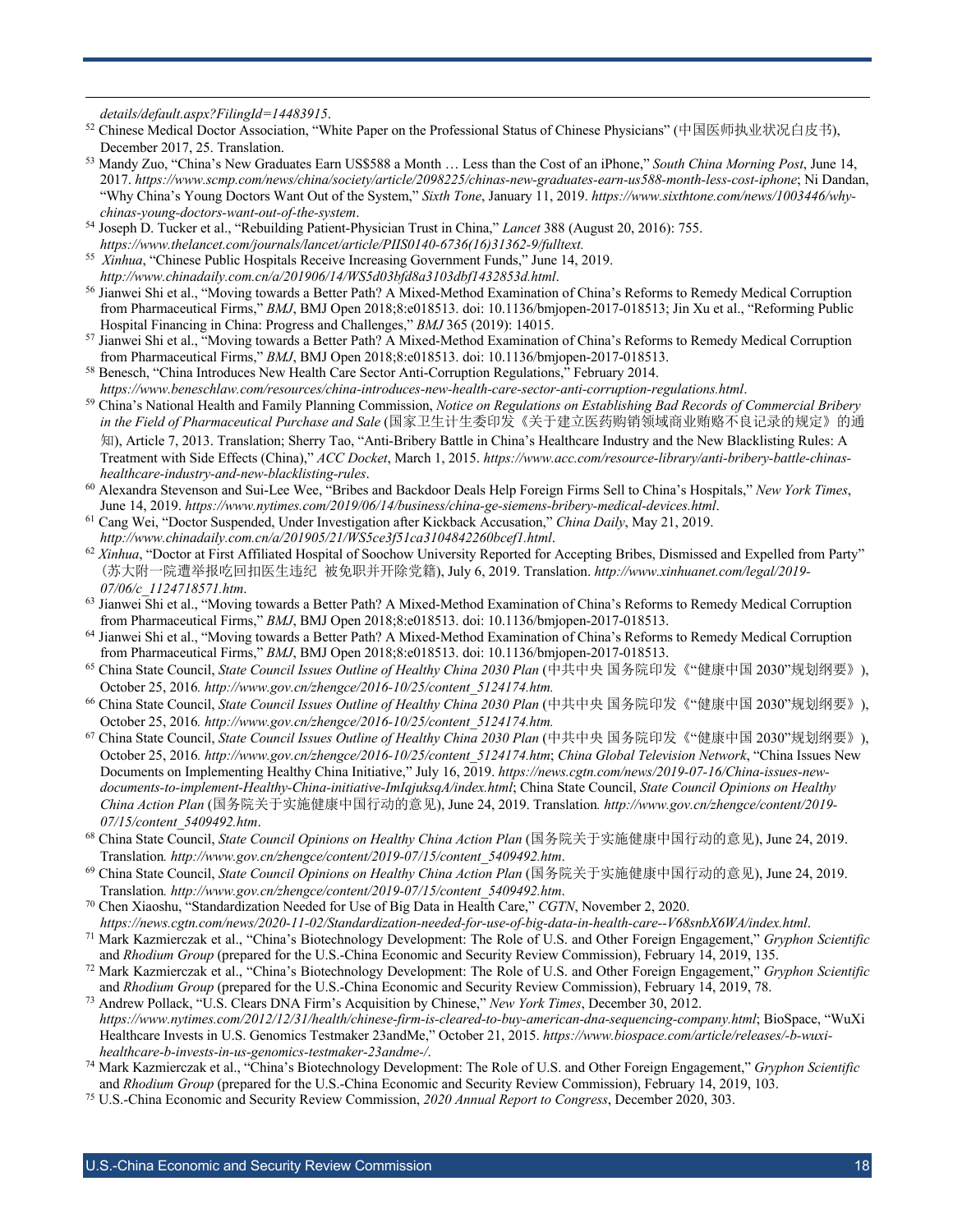- <sup>76</sup> Kirsty Needham, "Exclusive: China Gene Firm Providing Worldwide COVID Tests Worked with Chinese Military," *Reuters*, January 30, 2021. *https://www.reuters.com/article/us-china-genomics-military-exclusive/exclusive-china-gene-firm-providing-worldwide-covidtests-worked-with-chinese-military-idUSKBN29Z0HA*.
- <sup>77</sup> Genome Web, "BGI Americas Gets U.S. Emergency Use Authorization for Coronavirus Test," March 27, 2020. *https://www.genomeweb.com/pcr/bgi-americas-gets-us-emergency-use-authorization-coronavirus-test*.
- <sup>78</sup> Kirsty Needham, "Special Report: COVID Opens New Doors for China's Gene Giant," *Reuters*, August 5, 2020. *https://www.reuters.com/article/us-health-coronavirus-bgi-specialreport/special-report-covid-opens-new-doors-for-chinas-gene-giantidUSKCN2511CE*; BGI Group, "BGI Group Helping over 80 Countries for Timely COVID-19 Detection and Intervention," *PR Newswire*, April 20, 2020. *https://www.prnewswire.com/news-releases/bgi-group-helping-over-80-countries-for-timely-covid-19 detection-and-intervention-301043895.html*.
- <sup>79</sup> Kirsty Needham, "Special Report: COVID Opens New Doors for China's Gene Giant," *Reuters*, August 5, 2020. *https://www.reuters.com/article/us-health-coronavirus-bgi-specialreport/special-report-covid-opens-new-doors-for-chinas-gene-giantidUSKCN2511CE*.
- <sup>80</sup> Kirsty Needham, "Exclusive: China Gene Firm Providing Worldwide COVID Tests Worked with Chinese Military," *Reuters*, January 30, 2021. *https://www.reuters.com/article/us-china-genomics-military-exclusive/exclusive-china-gene-firm-providing-worldwide-covidtests-worked-with-chinese-military-idUSKBN29Z0HA*.
- <sup>81</sup> Jon Wertheim, "China's Push to Control Americans' Health Care Future," *60 Minutes*, January 31, 2021. *https://www.cbsnews.com/news/biodata-dna-china-collection-60-minutes-2021-01-31/*; Kirsty Needham, "Exclusive: China Gene Firm Providing Worldwide COVID Tests Worked with Chinese Military," *Reuters*, January 30, 2021. *https://www.reuters.com/article/uschina-genomics-military-exclusive/exclusive-china-gene-firm-providing-worldwide-covid-tests-worked-with-chinese-militaryidUSKBN29Z0HA*.
- <sup>82</sup> Kirsty Needham, "Chinese State Firm Invests in Gene Firm BGI," *Reuters*, February 21, 2021. *https://www.reuters.com/article/us-chinagenomics-state/chinese-state-fund-invests-in-gene-firm-bgi-idUSKBN2AM0AT*.
- 83 John Balzano, written testimony for U.S.-China Economic and Security Review Commission, *Hearing on China's Evolving Healthcare Ecosystem: Challenges and Opportunities*, May 7, 2020, 6.
- <sup>84</sup> Regulations of the People's Republic of China on the Management of Human Genetic Resources (中华人民共和国人类遗传资源管理 条例), Article 21, 2019. Translation.
- <sup>85</sup> David Cyranoski, "China's Crackdown on Genetics Breaches Could Deter Data Sharing," *Nature*, November 13, 2018. *https://www.nature.com/articles/d41586-018-07222-2*.
- <sup>86</sup> U.S.-China Economic and Security Review Commission, *Hearing on China's Evolving Healthcare Ecosystem: Challenges and Opportunities*, written testimony of Karen Eggleston, May 7, 2020, 15–16; China State Council, *State Council Guiding Opinions on Advancing the Construction of a Tiered Care System* (国务院办公厅关于推进分级诊疗制度建设的指导意见), September 8, 2015.
- Translation. *http://www.gov.cn/zhengce/content/2015-09/11/content\_10158.htm*. 87 U.S.-China Economic and Security Review Commission, *Hearing on China's Evolving Healthcare Ecosystem: Challenges and*
- *Opportunities*, oral testimony of Karen Eggleston, May 7, 2020, 63–64.<br><sup>88</sup> China State Council, *Comprehensive Opening of Medical Consortium Construction in China* (我国医联体建设全面推开), April 6, 2019. Translation. *http://www.gov.cn/guowuyuan/2019-04/06/content\_5379969.htm*. 89 U.S.-China Economic and Security Review Commission, *Hearing on China's Evolving Healthcare Ecosystem: Challenges and*
- 
- *Opportunities*, written testimony of Karen Eggleston, May 7, 2020, 15–16.<br><sup>90</sup> China State Council, *State Council General Office Notice on Key Tasks and Responsibilities of Deepening Reforms to the Medical Health System in 2017* (国务院办公厅关于印发深化医药卫生体制改革 2017 年重点工作任务的通知), May 5, 2017. Translation. *http://www.gov.cn/zhengce/content/2017-05/05/content\_5191213.htm*; China State Council, *State Council Issues Outline of Healthy China 2030 Plan* (中共中央 国务院印发《"健康中国 2030"规划纲要》), October 25, 2016*. http://www.gov.cn/zhengce/2016- 10/25/content\_5124174.htm.*
- 91 Sohu, "National Health Commission Issues a Document to Regulate Family Doctor Contracts! Don't Do Anything Not Mentioned" ( $\mathbb D$

健委发文,规范家庭医生签约!没有提到的都不要干!), October 10, 2018. Translation.

*https://www.sohu.com/a/258700043\_100213317*; China Ministry of Human Resources and Social Security, *Notice on Guiding Opinions on Advancing Family Doctor Contract Services* (关于印发推进家庭医生签约服务指导意见的通知), May 25, 2016. Translation.

- 92 Xiaopeng Shuang et al., "Residents' Awareness of Family Doctor Contract Services, Status of Contract with a Family Doctor, and Contract Service Needs in Zhejiang Province, China: A Cross-Sectional Study," *International Journal of Environmental Research and Public Health*, 16:8 (September 9, 2019). *https://pubmed.ncbi.nlm.nih.gov/31505783/*.
- 93 Xiaopeng Shuang et al., "Residents' Awareness of Family Doctor Contract Services, Status of Contract with a Family Doctor, and Contract Service Needs in Zhejiang Province, China: A Cross-Sectional Study," *International Journal of Environmental Research and Public Health*, 16:8 (September 9, 2019). *https://pubmed.ncbi.nlm.nih.gov/31505783/*.
- <sup>94</sup> China National Health Commission, *2019 Statistical Report on China's Health Care Development in 2018* (2018 年我国卫生健康事业 发展统计公报), June 6, 2020. Translation.

*http://www.nhc.gov.cn/guihuaxxs/s10748/202006/ebfe31f24cc145b198dd730603ec4442.shtml*; Graham Center, "The State of Primary Care in the United States: Chartbook of Facts and Statistics," January 2018, 8. *https://www.grahamcenter.org/content/dam/rgc/documents/publications-reports/reports/PrimaryCareChartbook.pdf*.

<sup>95</sup> Xinhua, "China to Train More General Practitioners," January 24, 2018. *http://english.www.gov.cn/policies/latest\_releases/2018/01/24/content\_281476024299962.htm.*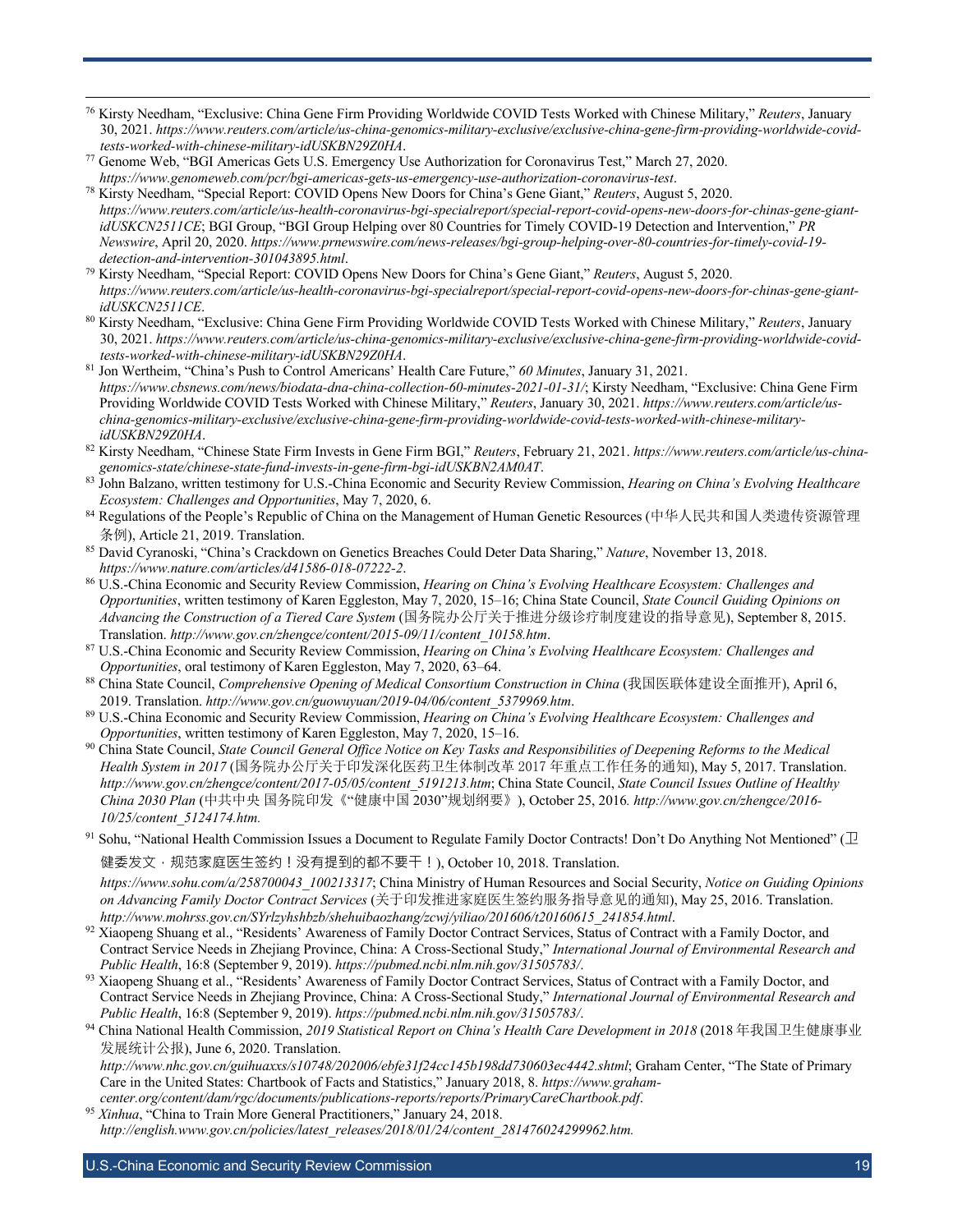<sup>96</sup> Daniel Allen, "China's Medical Devices Market: A Must-Win Proposition," *EastWest Bank*, March 30, 2020. *https://www.eastwestbank.com/ReachFurther/en/News/Article/China-Medical-Market-A-Must-Win-Proposition*; U.S. International Trade Association, *China- Medical Devices*. *https://www.export.gov/apex/article2?id=China-Medical-Devices*.

<sup>98</sup> Michael Eiginschink et al., "A Critical Examination of the Main Premises of Traditional Chinese Medicine," *Wiener Klinische Wochenschrift* 132:9-10 (May 2020): 260–273. *https://pubmed.ncbi.nlm.nih.gov/32198544/*; Johns Hopkins Medicine, "Chinese Medicine." *https://www.hopkinsmedicine.org/health/wellness-and-prevention/chinese-medicine*.

<sup>99</sup> Ewen Callaway and David Cyranoski, "Anti-Parasite Drugs Sweep Nobel Prize in Medicine 2015," *Nature*, October 5, 2015. *https://www.nature.com/news/anti-parasite-drugs-sweep-nobel-prize-in-medicine-2015-1.18507*.

<sup>100</sup> Ewen Callaway and David Cyranoski, "Anti-Parasite Drugs Sweep Nobel Prize in Medicine 2015," *Nature*, October 5, 2015. *https://www.nature.com/news/anti-parasite-drugs-sweep-nobel-prize-in-medicine-2015-1.18507*.

<sup>101</sup> National Center for Complementary and Integrative Health, *Traditional Chinese Medicine*, October 2013.

*https://files.nccih.nih.gov/s3fs-public/Traditional\_Chinese\_Medicine\_08-03-2015.pdf*. <sup>102</sup> Scientific American, "The World Health Organization Gives the Nod to Traditional Chinese Medicine. Bad Idea," April 1, 2019. *https://www.scientificamerican.com/article/the-world-health-organization-gives-the-nod-to-traditional-chinese-medicine-bad-idea/*.

<sup>103</sup> Rachael Bale and Rachel Fobar, "Pangolin Scale Seizures at All-Time High in 2019, Showing Illegal Trade Still Booming," *National Geographic*, September 17, 2020. *https://www.nationalgeographic.com/animals/2020/09/pangolin-scale-seizures-all-time-high-2019/*.

<sup>104</sup> Michael Standaert, "China's New Animal Health Rules Alone Won't Stop Zoonotic Outbreaks, Experts Warn," *Guardian*, January 26, 2021. *https://www.theguardian.com/environment/2021/jan/26/chinas-new-animal-health-rules-alone-wont-stop-zoonotic-outbreaksexperts-warn*.

<sup>105</sup> Michael Collins, "Traditional Chinese Medicine: A Cure for China's Soft Power Woes?" *Council on Foreign Relations*, June 8, 2020. *https://www.cfr.org/blog/traditional-chinese-medicine-cure-chinas-soft-power-woes*.

106 Wan-Ying Wang et al., "Current Policies and Measures on the Development of Traditional Chinese Medicine in China," *Pharmacological Research*, September 9, 2020. *https://www.ncbi.nlm.nih.gov/pmc/articles/PMC7480280/*.

<sup>107</sup> China's State Council Information Office, *Traditional Medicine in China*, December 6, 2016. *http://webcache.googleusercontent.com/search?q=cache:hMDBIUn-*

*MFUJ:english.www.gov.cn/archive/white\_paper/2016/12/06/content\_281475509333700.htm+&cd=1&hl=en&ct=clnk&gl=us*. <sup>108</sup> China's State Council Information Office, *Traditional Chinese Medicine in China*, December 6, 2016. *http://webcache.googleusercontent.com/search?q=cache:hMDBIUn-*

*MFUJ:english.www.gov.cn/archive/white\_paper/2016/12/06/content\_281475509333700.htm+&cd=1&hl=en&ct=clnk&gl=us*. <sup>109</sup> China's State Council Information Office, *Traditional Chinese Medicine in China*, December 6, 2016.

<sup>110</sup> Andreea Brînză, "Some Say China's Belt and Road Helped Create This Pandemic. Can It Prevent the Next One?" *Diplomat*, April 2, 2020. *https://thediplomat.com/2020/04/some-say-chinas-belt-and-road-helped-create-this-pandemic-can-it-prevent-the-next-one/*.

<sup>111</sup> *Nature*, "The World Health Organization's Decision about Traditional Chinese Medicine Could Backfire," June 5, 2019. *https://www.nature.com/articles/d41586-019-01726-1*.

<sup>112</sup> *Xinhua*, "A Major Step for Traditional Chinese Medicine Going Global," May 26, 2019. *http://www.xinhuanet.com/english/2019- 05/26/c\_138091455.htm*.

<sup>113</sup> *Nature*, "The World Health Organization's Decision about Traditional Chinese Medicine Could Backfire," June 5, 2019. *https://www.nature.com/articles/d41586-019-01726-1*; *Scientific American*, "The World Health Organization Gives the Nod to Traditional Chinese Medicine. Bad Idea," April 1, 2019. *https://www.scientificamerican.com/article/the-world-health-organizationgives-the-nod-to-traditional-chinese-medicine-bad-idea/*.<br><sup>114</sup> D<sub>2</sub> *m*<sup>2</sup> *international-chinese-medicine-bad-idea/*.

<sup>114</sup> Beijing Municipal Health Commission, *Announcement on Public Consultation on Beijing Regulations on Traditional Chinese Medicine (Draft for Public Comment)* (关于对《北京市中医药条例(草案公开征求意见稿)》公开征求意见的公告), May 29, 2020. Translation. *http://wjw.beijing.gov.cn/hdjl\_20203/myzj/202005/t20200530\_1911882.html*.

<sup>115</sup> Michael Collins, "Traditional Chinese Medicine: A Cure for China's Soft Power Woes?" *Council on Foreign Relations*, June 8, 2020. *https://www.cfr.org/blog/traditional-chinese-medicine-cure-chinas-soft-power-woes*.

<sup>116</sup> Sun Liangzi and Ju Yiwen, "Beijing Drops Plan to Criminalize Criticism of Chinese Medicine," *Caixin*, December 2, 2020. *https://www.caixinglobal.com/2020-12-02/beijing-drops-plan-to-criminalize-criticism-of-chinese-medicine-101634925.html*.

<sup>117</sup> *China Daily*, "6 Effective TCM Recipes for COVID-19," March 24, 2020. *https://covid-19.chinadaily.com.cn/a/202003/24/WS5e795bb6a3101282172816c2.html*; David Cyranoski, "China Is Promoting Coronavirus Treatments Based on Unproven Traditional Medicines," *Nature*, May 6, 2020. *https://www.nature.com/articles/d41586-020-01284-x*.

<sup>118</sup> China's State Council Information Office, *Fighting COVID-19: China in Action*, June 7, 2020. *http://webcache.googleusercontent.com/search?q=cache:PHo9EN0Pm14J:english.scio.gov.cn/whitepapers/2020- 06/07/content\_76135269.htm+&cd=4&hl=en&ct=clnk&gl=us*.

<sup>119</sup> Dake Kang, "In China's Xinjiang, Forced Medication Accompanies Lockdown," *Associated Press*, August 31, 2020. *https://apnews.com/article/309c576c6026031769fd88f4d86fda89*.

<sup>120</sup> *China Global Television Network*, "China Issues New Documents on Implementing Healthy China Initiative," July 16, 2019; China State Council, *State Council Opinions on Implementing the Healthy China Action Plan* (国务院关于实施健康中国行动的意见) July 15, 2019. Translation. *http://webcache.googleusercontent.com/search?q=cache:p1uo0T8ljv8J:www.gov.cn/zhengce/content/2019- 07/15/content\_5409492.htm+&cd=1&hl=en&ct=clnk&gl=us*; China National Health Commission, *Healthy China Initiative* (健康中国 行动), July 15, 2019. Translation. *http://www.nhc.gov.cn/guihuaxxs/s3585u/201907/e9275fb95d5b4295be8308415d4cd1b2.shtml*; China National Health Commission, *2019 Report on the Development of Children's and Women's Health in China* (中国妇幼健康事业发展报

U.S.-China Economic and Security Review Commission **Commission** and Commission and Commission and Commission and Co

<sup>97</sup> U.S. International Trade Association *Healthcare Resource Guide – China*, October 2019. *https://2016.export.gov/industry/health/healthcareresourceguide/eg\_main\_108574.asp*.